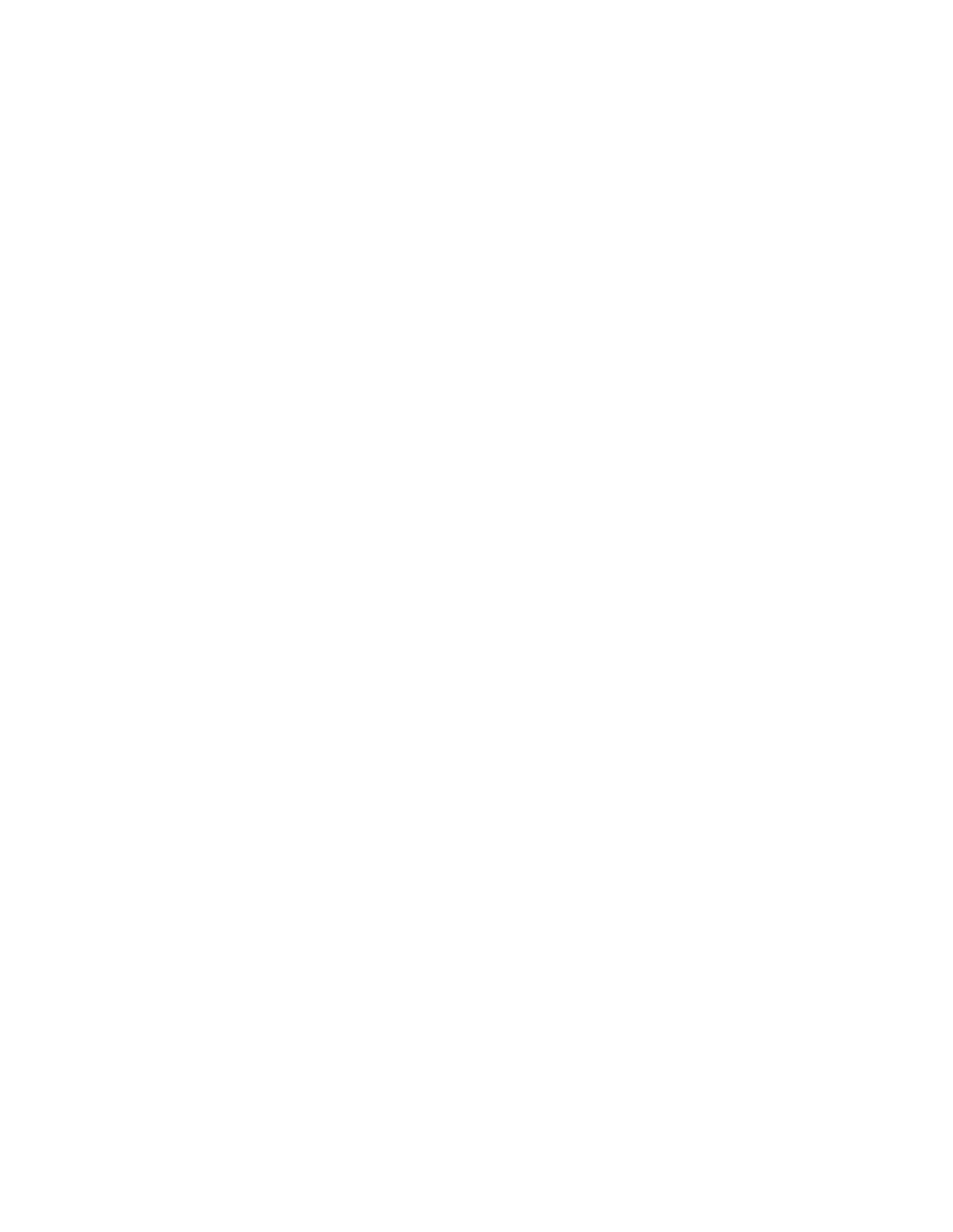# **TABLE OF CONTENTS**

| Subject                                                                   | Page           | Subject                                       | Page           |
|---------------------------------------------------------------------------|----------------|-----------------------------------------------|----------------|
| <b>Table of Contents</b>                                                  | 3              | Purpose                                       | 4              |
| Definitions                                                               | $4 - 5$        | <b>Promises of the Parties</b>                | 5              |
| Drug-Free Policy/Criminal Policy                                          | 5              | Application                                   | $5 - 6$        |
| Disposition of Deposits and/or Prepaid<br>Rents - Prior to Possession     | 6              | Possession                                    | 6              |
| Tenant's Use of Apartment                                                 | 6              | Tenant's Upkeep                               | 6              |
| Tenant Obligation to Report Damages,                                      | 6              | Vandalism, Criminal Activity                  | 6              |
| <b>Resident to Insure Possessions</b><br>/Limitations of Lessor Liability | $6 - 7$        | Access                                        | $\overline{7}$ |
| Utilities                                                                 | $\overline{7}$ | Lessor to Maintain                            | $7 - 8$        |
| Subletting and Reletting                                                  | 8              | Alterations, Additions, Fixtures              | 8              |
| Appliances, Personal Property                                             | 8              | Payments to Lessor and Fees                   | $8 - 9$        |
| Charges                                                                   | 9              | <b>Termination and Return of Possession</b>   | 9              |
| Abandonment                                                               | 10             | <b>Security Deposit</b>                       | $10 - 11$      |
| <b>Carpet Cleaning Charge</b>                                             | 11             | Retail Cost Assessed to Tenant                | 11             |
| <b>Notices</b>                                                            | 11             | Fire and Casualty                             | $11 - 12$      |
| <b>Tenant's Waiver</b>                                                    | 12             | Condemnation                                  | 12             |
| Lessor's Mortgage                                                         | 12             | Remedies Cumulative, Non-Waiver               | 12             |
| Lessor's Remedies                                                         | 12             | Other Agreements - such as language<br>issues | $12 - 13$      |
| City of DeKalb Landlord-Tenant Ordinance                                  | $13 - 14$      | Rules & Regulations - Various Fines           | $14 - 15$      |
| Quiet Lifestyle                                                           | 14-15          | Rules & Regulations - Penalties, Parking      | $15 - 16$      |
| Rules & Regulations - Heating<br>Cooling                                  | 16             | Rules & Regulations - Lock Outs               | 16             |
| Rules & Regulations - Vandalism                                           | 16             | Rules & Regulations - Pet Policy              | $16 - 17$      |
| Rules & Regulations - Move In Inspection                                  | 17             | Rules & Regulations -Maintenance Work         | $17 - 18$      |
| Rules & Regulations -Insurance                                            | 18             | Rules & Regulations - Window Coverings        | 18             |
| Rules & Regulations - Attorney Filing, Keys                               | 18             | Rules & Regulations -Pests, Odors             | 18-19          |
| Rules & Regulations - Disorderly Conduct                                  | 20             | Rules & Regulations - Firearms                | 20             |
| Rules & Regulations - Ice/Snow Removal                                    | $20 - 21$      | Rules & Regulations - Appliace Waiver         | 21             |

| Subject                         | Page      |                              | Subject                                       | Page           |
|---------------------------------|-----------|------------------------------|-----------------------------------------------|----------------|
|                                 | 3         |                              | Purpose                                       | $\overline{4}$ |
|                                 | $4 - 5$   |                              | Promises of the Parties                       | 5              |
| riminal Policy                  | 5         | Application                  |                                               | $5-6$          |
| osits and/or Prepaid<br>session | 6         |                              | Possession                                    | 6              |
| artment                         | 6         |                              | Tenant's Upkeep                               | 6              |
| to Report Damages,              | 6         | Vandalism, Criminal Activity |                                               | 6              |
| Possessions<br>sor Liability    | $6 - 7$   |                              | Access                                        | $\overline{7}$ |
|                                 | 7         |                              | Lessor to Maintain                            | $7 - 8$        |
| tting!                          | 8         |                              | Alterations, Additions, Fixtures              | 8              |
| al Property                     | 8         |                              | Payments to Lessor and Fees                   | $8 - 9$        |
|                                 | 9         |                              | Termination and Return of Possession          | 9              |
|                                 | 10        |                              | <b>Security Deposit</b>                       | $10 - 11$      |
| arge                            | 11        |                              | Retail Cost Assessed to Tenant                | 11             |
|                                 | 11        |                              | Fire and Casualty                             | $11 - 12$      |
|                                 | 12        |                              | Condemnation                                  | 12             |
|                                 | 12        |                              | Remedies Cumulative, Non-Waiver               | 12             |
|                                 | 12        |                              | Other Agreements - such as language<br>issues | $12 - 13$      |
| llord-Tenant Ordinance          | 13-14     |                              | Rules & Regulations - Various Fines           | 14-15          |
|                                 | $14 - 15$ |                              | Rules & Regulations - Penalties, Parking      | 15-16          |
| s - Heating                     | 16        |                              | Rules & Regulations - Lock Outs               | 16             |
| s -Vandalism                    | 16        |                              | Rules & Regulations - Pet Policy              | $16 - 17$      |
| s - Move In Inspection          | 17        |                              | Rules & Regulations - Maintenance Work        | $17 - 18$      |
| s-Insurance                     | 18        |                              | Rules & Regulations - Window Coverings        | 18             |
| s - Attorney Filing, Keys       | 18        |                              | Rules & Regulations -Pests, Odors             | 18-19          |
| s - Disorderly Conduct          | 20        |                              | Rules & Regulations - Firearms                | 20             |
| s - Ice/Snow Removal            | $20 - 21$ |                              | Rules & Regulations - Appliace Waiver         | 21             |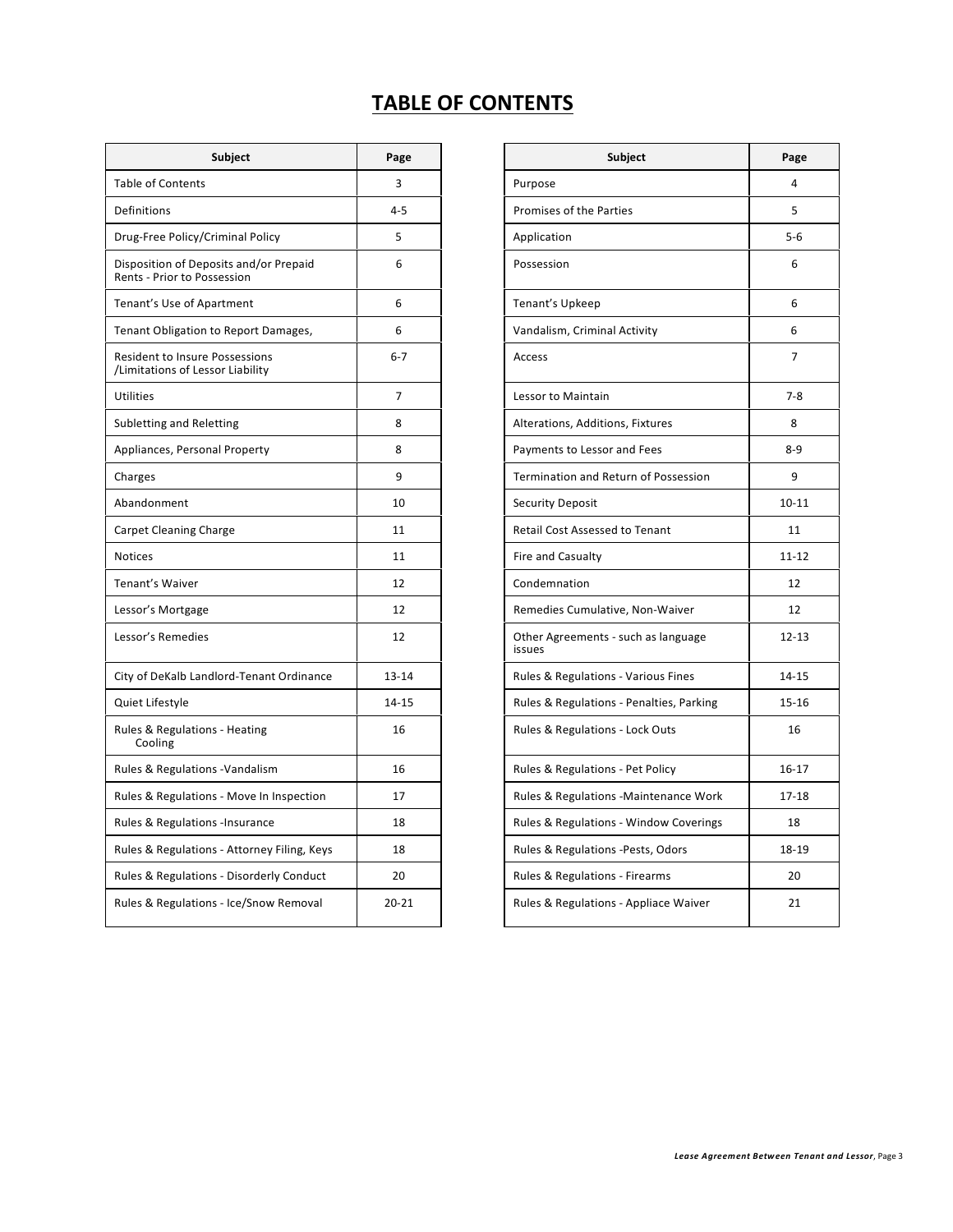# **. PURPOSE**

a) It is the purpose of this Lease Agreement between Tenant and Lessor for residential real estate to establish rights and obligations of the Lessor (Landlord) and the Tenant in the Dwelling Units owned, occupied, leased, or operated under the control of Mason Properties and/or its affiliates, partnerships, or agency including, but not limited to Ashbury Court, Cardinal Apartments, Colonial East Townhouses, Colonial West Townhouses Apartments, Harrison View Apartments (of Rockford), James Court Apartments, Lynwood Apartments, Mason Townhouse Suites, Normal Road Apartments, Old Orchard Townhouses, Timbercrest Apartments, 905 W. Taylor St., 921 W. Taylor St, , St. Albans Greens (of Sycamore), and University Heights Apartments, 12601 Ellen Drive of Genoa, IL.

#### **2. DEFINITIONS**

a) Definitions used in this Lease Agreement:

Abandonment: The belief by the Lessor that Tenant has vacated the Apartment, with no intent again to reside therein, and has relinquished possession to the Lessor in accordance with the provisions of this Lease.

Additional Rent: Such amounts, other than Rent, as may be due Lessor from Tenant pursuant to the terms of the lease.

Administrative Costs: Reasonable amounts or sums, determined by the Lessor, to reimburse Lessor for costs of operation of the enforcement of the Contract Lease, its covenants, riders, addendums, or extensions. It shall include the reimbursement of actual wages, accrued wages, overtime, supplies, workers compensation, insurance, lost time and/or Damages.

Application: Information provided by Tenant, Tenant's agents, or representatives to the Lessor for material consideration entering into the Lease Agreement.

As Is: The condition of acceptance where Tenant assumes full liability for Damages, missing broken items, and responsibility for repairs regardless whether current Tenant created the condition.

Attorney's Fees: Reasonable sums for the contract of professional services of Lessor's legal representation, Sheriff fees, Court Costs, **ANDITE:** AND THE CONDITE CAME .

Current Rent: Rent due and payable per the Lease Contract.

Building: The building located on the Land, in which the Premises, together with all the appurtenances thereto.

Calendar Year: The term "Calendar Year shall mean each calendar year or portion falling within the Term.

Commencement Date: The first day of the Term.

Common Areas: Parts of the Premises, Land, or Building used by Tenant or other Tenants of the Lessor. Common Areas include but are not limited to hallways, landings, porches, Land, lobbies, streets, alleys, entrances and exits, canopies, Buildings, parking lots, offices, fences, fixtures, lights, equipment, and laundry areas.

Damages: Actual loss done to the Building, Land, landscaping materials, Apartment, Apartment Fixtures or Furniture, losses due to Lessors reputation, Rents, Additional Rents, Loss due to repair, painting, cleaning, carpet cleaning, eviction fees, attorney fees, and/or Loss of contracted sums provided for in the Lease. Where actual loss is difficult to ascertain, reasonable sums Lessor perceives to have occurred.

Disorderly House: As defined by DeKalb City Ordinance Landlord Tenant Regulations, Section 10, including any updates, revisions, and/or modifications.

Default: Any violation of the promises, terms, and/or covenant of the Lease, Lease Agreement, Lease Contract, riders, addendums, and extensions.

Due Date: The day each month of the Term when the Rent shall become due and payable.

Expiration Date: The last day of the Term.

Fine: A reasonable amount determined by Lessor for violations of provisions, promises, and/or covenants of the Lease as a penalty. Fine sums may be set for by provisions and covenants of the Lease.

Guest: Any person invited or uninvited under the control of Tenant. Lessor holds Tenant responsible for all of Guest's behavior, actions, and/or conduct.

Joint and Several Liability: Liabilities, promises, covenants and/or agreements will be applied and enforced upon all signatories, parties, and/or Tenants. If one Tenant of a multi-person Lease fails to perform, all other Tenants are equally responsible to perform liabilities, promises, covenants, and/or agreements.

Land: The real property on which is located the Apartment and/or Building, commonly known as the mailing address of the Apartment.

Late Fee/Interest: Penalty the Tenant shall incur for any Rent or Additional Rent which is not paid when due.

Lease, Lease Booklet, and/or Lease Agreement: All agreements concerning the use and occupancy of the Apartment. It includes any exhibits thereto, and any written riders or extensions as shall be signed by all the parties to this agreement.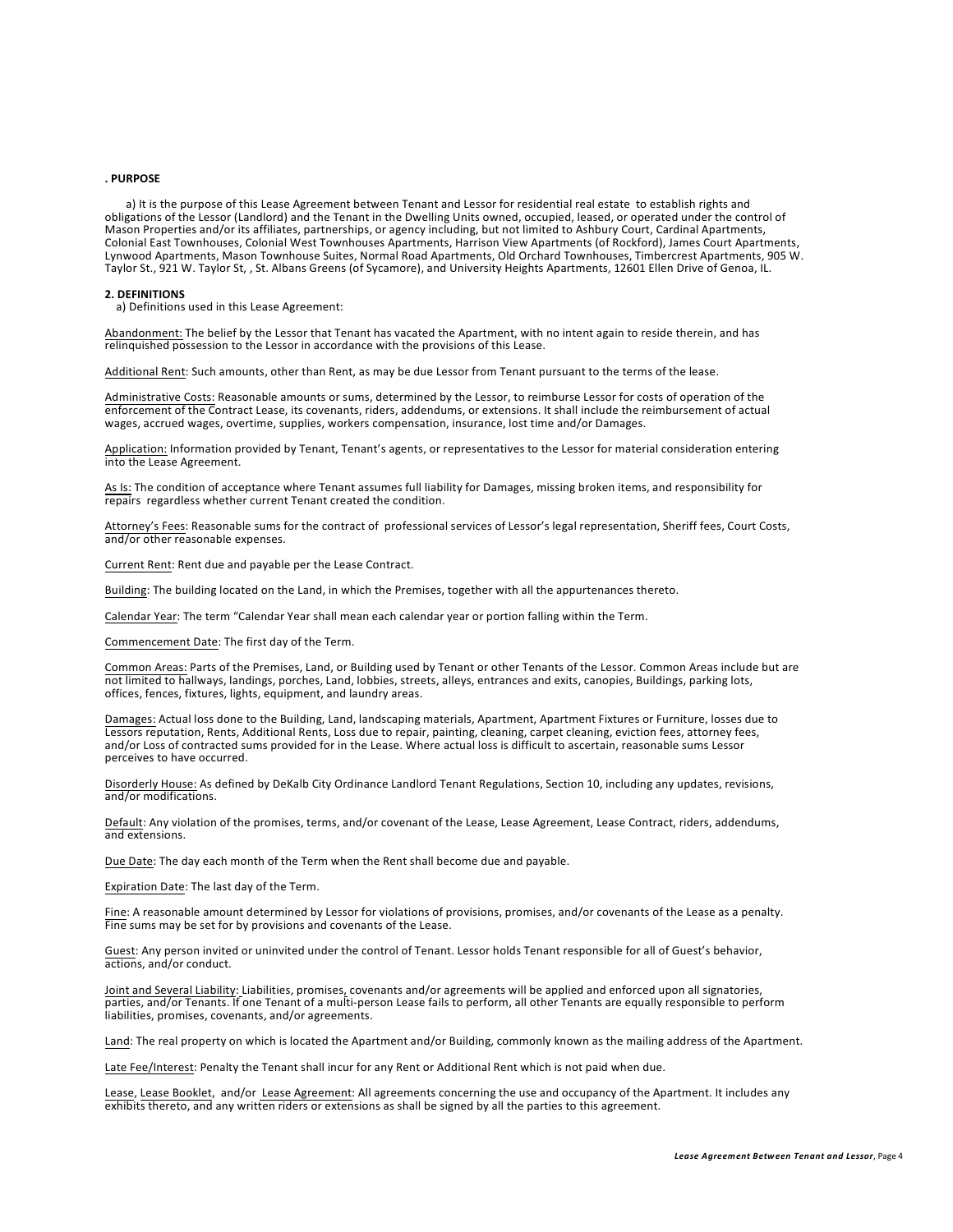Lease Contract: The agreement between Lessor and Tenant that sets forth Apartment Address, Terms of the Lease, Rent, Security Deposit, and Signatories.

Multi-person Lease: A lease that have Tenants where more than one person is listed on the Lease, Lease Contract, riders, addendums, and/or extension. All Tenants are Joint and Severally liable.

Notice: Any demand made, construed to be a notice; it must be in writing signed by, or on behalf of the party giving same and served upon the other party. It must be given in person, by first class mail, certified or registered mail, or overnight deliver service governed by the provision of the Lease. Notice to one Tenant in multi-person lease is sufficient for Notice to all signatories of the Lease, its riders, agreements, or addendums.

Premises: Includes the Apartment of the Building, Common Areas, Land, Parking Lots, and Offices of Lessor or his agent, whether attached to Apartment or not.

Prepaids and/or Prepaid Rents: Rent paid in advance for a period to be determined by Lease Contract. Prepaid Rent cannot offset Current Rent unless it is specifically provided for in the Lease Contract.

Quiet Lifestyle: All Lessor's Building, Land, Common Areas, Apartments, are deemed Quiet Lifestyle. Lessor or his agent, shall have sole discretion on what may disturb or prevent the peaceable enjoyment of the Apartment, Building, Land, or Common Areas. Activities which may disturb peaceable enjoyment includes, but is not limited to Parties, loud music, loud televisions, loud stereos, loud radios, loud tapes, loud videos, fights between Tenants and/or non-Tenants, musical instruments and any other disturbances heard beyond the walls of the Apartment.

Relet: Releasing Tenant from Lease Term to lease to another new Tenant.

Rent: The total sum of the Lease payable in monthly installments as declared in Lease Contract, riders, exhibits, extensions, Lease Agreement, and/or addendums. All Rent shall be paid monthly in advance until the Termination of the Lease.

Rental Unit, Apartment, and/or Dwelling Unit: One or more rooms in a structure or portion thereof arranged, designed, and used as a residence or living quarters by one (1) or more persons who maintain a household.

Rules and Regulations: Policy procedures, covenants, promises as set forth in the Lease that are the mutual promises of Lessor and Tenant.

Security Deposit: An amount determined by Lessor and set forth in Lease Contract, addendums, riders, or Extensions for the full performance and observance of each and all the provisions of the Lease. If Tenant Defaults, it shall be used to satisfy any damage reasonably incurred or sustained by reason of Default. Lessor is not a trustee of the Security Deposit and may co-mingle it or use it.

Sublet: Releasing of Tenant from current Lease and signing a new Tenant for the same Lease amount and Term.

Tenant: Lessee, a person, or persons, entitled to occupy the Apartment to the exclusion of others; including but not limited to all signatories of a rental agreement, riders, addendums, or extensions. Multiple persons that are Joint and Severally liable for all agreements concerning use and occupancy of the Apartment.

Term: The term of the lease shall be as set forth in Lease Contract, riders, extensions, and/or addendums. It shall include a Commencement Date, and Expiration Date.

Termination Date: The date on which the Lease is terminated by expiration of its Term or otherwise.

Termination of the Lease: Termination of the Lease means the end of the Lease by expiration of its Term or otherwise as distinguished from Termination of Tenant's right to possess.

Utilities: Amounts Tenant is liable for and will pay for telephone, gas and electricity bills, water and sewer charges, and/or cable as specified in the covenants of the Lease.

Vandalism: The purposeful act of conduct to destroy, deface, demean, denigrate, destroy, disfigure, or flaw Lessor's Apartment, Building, offices, vehicles, furniture, fixtures, Premises, Land, landscaping, or equipment.

### **3. PROMISES OF THE PARTIES:**

The terms and conditions contained herein shall be conclusively deemed the agreement between Tenant and Lessor and no modification, waiver or amendment of this Lease or any of its Terms, conditions or covenants shall be binding upon the parties unless made in writing and signed by the party sought to be bound.

### **4. DRUG-FREE POLICY/CRIMINAL ACTIVITY**

A. Tenant, any members of the Tenant's household, a guest, or other person under the Tenant's control shall not engage in criminal activity, including "drug-related" criminal activity, on or near Lessor's property or Premises. "Drug-related criminal activity" shall mean the illegal manufacture, sale, distribution, use or possession of a controlled substance (or as otherwise defined in section 102 of the Controlled Substance Act 21 U.S.C. 802, as amended or replaced from time-to-time).

B. Tenant, any member of Tenant's household, a guest, or other person under the Tenant's control shall not engage in any act intended to facilitate criminal activity, including drug-related criminal activity on or near Premises.

C. Tenant, or members of the household, will not permit the Apartment to be used for or to facilitate criminal activity, including drug-related criminal activity, regardless of whether the individual engaging in such activity is a member of the household or a guest.

D. Tenant shall not possess any paraphernalia that is, or could be used for the consumption of illegal drugs, even if such paraphernalia is used by Tenant for decorative, display, or other purposes. Possession of such items gives Lessor reasonable grounds for Termination of this Lease.

E. Tenant, or a member of the household, will not engage in the manufacture, sale, or distribution of illegal drugs at any location, whether on or near Premises or otherwise.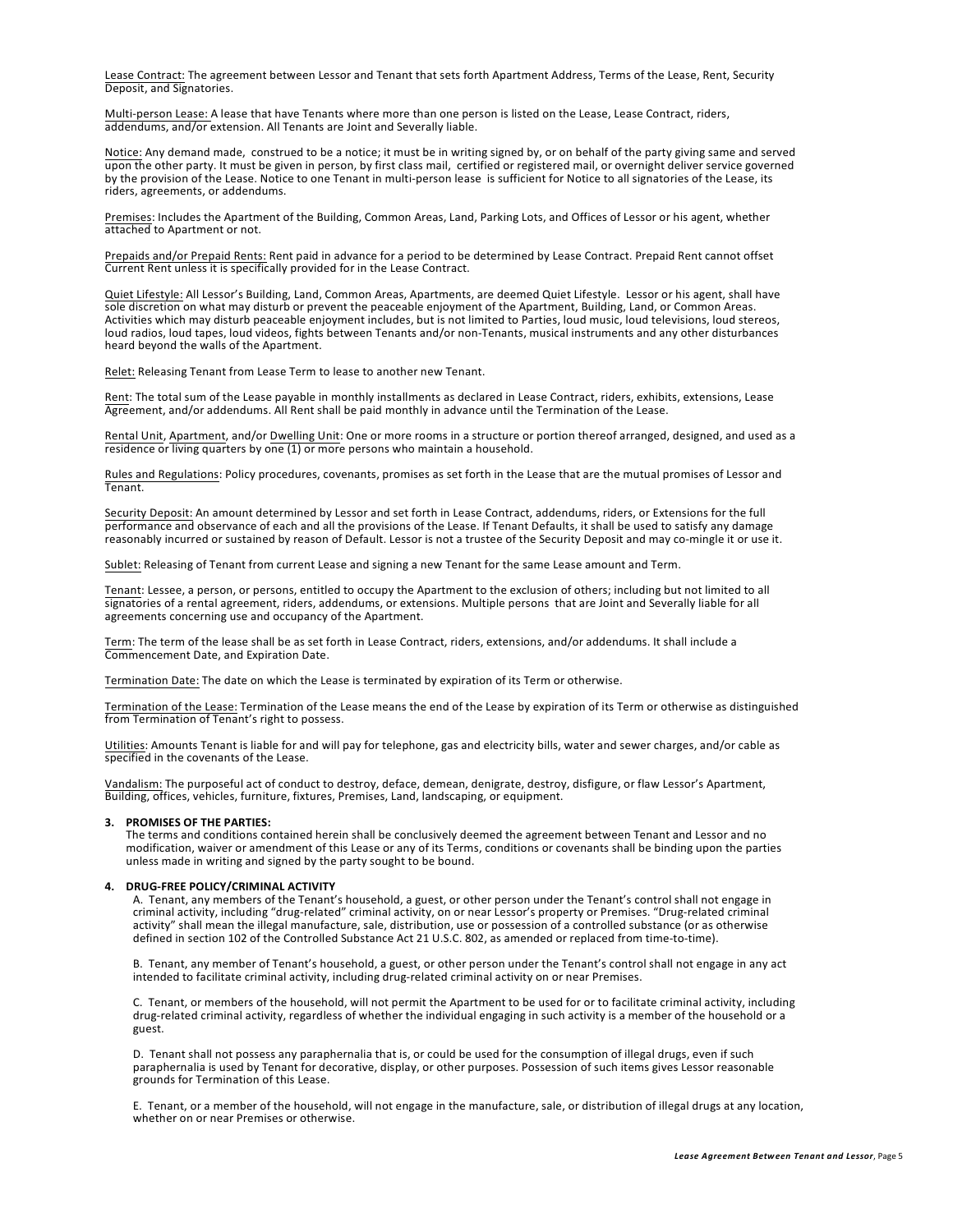F. Violation of this provision shall be considered a Default of the Lease.

G. **Proof of a violation of this drug policy shall not require criminal conviction, but shall be by a preponderance of the evidence.** Off Premises convictions, information supplied by the Drug Task Force or a member of law enforcement or Security shall be considered reasonable evidences of drug use and violation of Drug Free Policy.

H. In case of conflict between the provisions of this Drug-Free Policy any other provisions of the Lease, the provisions of the Drug-Free Policy shall govern.

I. This Drug-Free Policy is incorporated into this Lease on the day that the Lease begins through the day the Lease terminates, and shall likewise be continued throughout any renewals of tenancy.

### J. **Penalties: In the event of a violation of the Drug-Free policy, Lessor shall issue a request for eviction after such a breach and allow 10 days before Tenant returns possession. All Default remedies will apply.**

# **5. APPLICATION:**

If any information contained in the application for this Lease is false, Lessor may, at Lessor's option, terminate this Lease by giving Tenant not less than 10 days prior written Notice. Lessor as a penalty may keep as Damages any and all Prepaid Rent amounts as well as the Security Deposit. Tenant gives permission to Lessor to use any and all information in the application for this Lease as should become necessary for the collection of outstanding bills or judgments.

## **6. DISPOSITION OF DEPOSITS -- Prior to Possession**

A. **Cancellation with 60 days Notice by Tenants:** Tenant agrees and understands that if a Tenant gives a written Notice (with signed receipt by management, or US Postal Service, or Overnight Delivery Carrier) more than 60 days in advance of the Commencement Date, Lessor will cancel the existing Lease, and Re-let the Apartment, if possible. If another Tenant is found, Lessor will refund the Security Deposits and any pre-paid Rents **less** a Administrative penalty of \$275.00 in addition to any Damages including, but not limited to Rent loss. *If the Apartment is not re-letted* before Commencement Date, Lessor will act according to the Default provisions of the Lease which includes, but not limited to forfeiture of the entire Security Deposit and claims for additional Damages for Rent Loss.

B. **Cancellation Less than 60 days from Commencement Date**: If Tenant fails to take possession of the Apartment *for any reason*, *or if Tenant cancels Lease by written or oral communication*, less than 60 days prior to its Commencement Date, Tenant is in Default.

C. **Insufficient Funds:** Any consideration given returned by the bank for any reason, will subject Tenant's account to a \$30.00 NSF Fee. Lessor has the right to cancel Lease, and lease the Apartment to another Tenant if possible. Furthermore, Tenant understands and agrees, Tenant will be held liable for Damages caused by insufficient funds.

#### **7. POSSESSION:**

At the commencement of this Lease, provided all rental prepayments, Security Deposits, and other payments due as stipulated in the Lease Contract have been paid in full, Lessor shall deliver possession of the Apartment to Tenant. Possession shall be deemed to have been delivered to Tenant on the day that Lessor either (A) actually delivers to Tenant keys to the Apartment or (B) makes available to Tenant at the office of the Building or at such other place as designated by Lessor keys to the Apartment. Provided the Lessor has made available the keys to the Tenant and Tenant fails to claim possession of said apartment within 5 days from the Commencement Date, Lessor maintains the right to immediately terminate the Lease and consider Tenant in Default. Tenant understands and agrees it may include keeping as a penalty any and all Prepaid Rent, Security Deposit amounts and/or hold Tenant responsible for entire Lease sum. Tenants who view model or show apartments understand and agree there may be slight variations in similar sized units. Any Tenant agrees and understands, if Tenant takes possession, Tenant automatically waives the right to the defense that the show apartment was either inferior or sub-standard to the actual apartment.

### **8. TENANT'S USE OF APARTMENT:**

The Apartment shall be occupied solely for residential purposes by Tenant, those other persons specifically listed in the Application for this Lease, and any children which may be born to or legally adopted by Tenant during the Term hereof. Unless otherwise agreed in writing, guests of Tenant may occupy the Apartment in reasonable numbers for no more than 10 days during each year of the Term hereof. Neither Tenant nor any of these persons shall perform nor permit any practice that may damage the reputation of or otherwise be injurious to the Building or neighborhood, or be disturbing to other Tenants, be illegal, or increase the rate of insurance on the Building. No commercial operation, business, and/or for-hire service shall be operated out of the Apartment including but not limited to Home Day Care Centers, Professional Services, and/or Fee Basis Services.

# **9. TENANT'S UPKEEP**:

A. Tenant covenants to perform the following obligations during the Term hereof: (A) maintain the Apartment and appurtenances in a clean, sanitary and safe condition; (B) dispose of all rubbish, garbage and other waste in a clean, sanitary and timely manner from the Apartment into the refuse receptacles provided; (C) properly use and operate all appliances, electrical, gas and plumbing fixtures; (D) not place in the Apartment or Building any furniture, plants, animals, or any other things which harbor insects, rodents, or other pests; (E) keep out of the Apartment or Building materials which cause a fire hazard or safety hazard and comply with reasonable requirements of Lessor's fire insurance carrier; (F) not destroy, deface, damage, impair, nor remove any part of the Building. Tenant shall not suffer or commit any waste in or about the Apartment or Building, and shall, at Tenant's expense, keep the Apartment in good order and repair (except to the extent Lessor has in this Lease agreed to do so).

B. In the event of a Default of Tenant Upkeep, Lessor reserves the right to hire sub-contractors at Lessor's sole discretion to restore Apartment to a clean and satisfactory manner. Tenant is responsible for the payment of sub-contractors charges including but not limited to cleaning, painting, plumbing, pest control, heating and/or ventilation.

C. On Termination of this Lease, Tenant shall return the Apartment to Lessor in like condition less reasonable wear and tear, fire and casualty loss. Lessor reserves the right to clean, restore, and/or launder Apartment to Lessor's standard of cleaning and request reimbursement for such time, efforts, and material.

# **10. TENANT OBLIGATION TO REPORT DAMAGES, VANDALISM, CRIMINAL ACTIVITY:**

A. Tenant agrees to report to Lessor any acts of Vandalism or illegal activity that Tenant knows to have occurred or will occur on Property or Apartment along with all relevant information.

B. Tenant also agrees to report any Damages to the Apartment or Property as well as any items out of disrepair immediately after Tenant has become aware of such damage. Such damage may include, but is not limited to, leaking plumbing fixtures, broken windows, holes in walls, broken appliances, leaking water from ceilings, floors, or walls due to rainfall, and fires or potential fire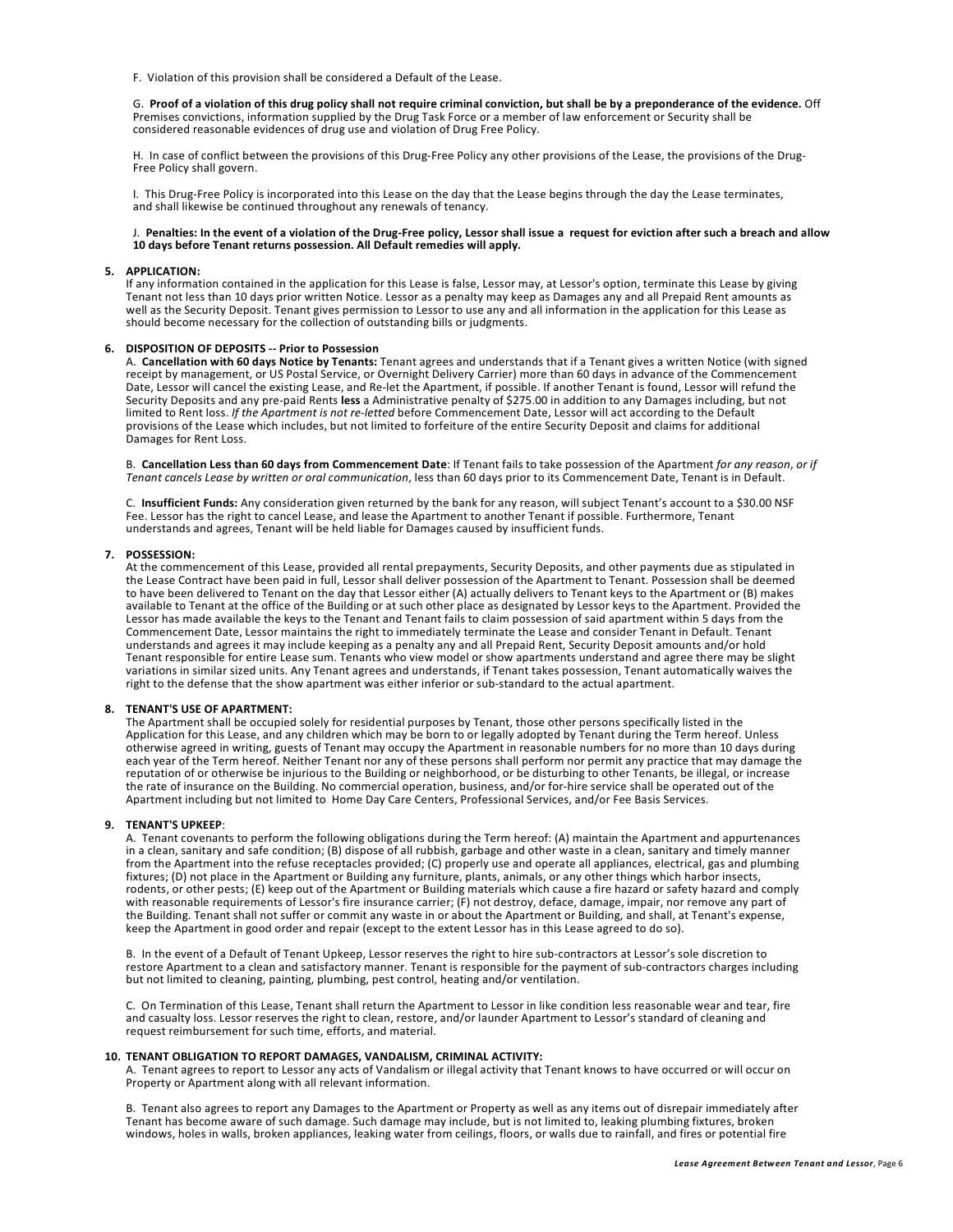# hazards.

C. Tenant's failure to report such damage, items malfunctioning, and/or in disrepair, Vandalism, or illegal activity is considered a breach of this Lease and Lessor may terminate this Lease upon reasonable evidence that Tenant has not provided Lessor with such information. Further, Lessor may claim Damages against Tenant, if such Damages are ascertainable, for Tenant's failure to provide Lessor with information regarding Damages, items in disrepair, Vandalism, or illegal activity existing in the Apartment or on the Property.

D. *Tenant agrees to allow Lessor to charge Tenant pro-rata among Tenants in Common Areas if no specific Tenant can be ascertained, based on Lessor's reasonable charges to return it to its prior condition.*

E. *Tenant understands and agrees any Vandalism by Tenant to Lessor's Building, Apartment, Land, landscaping, Premises, offices, fixtures, furniture, equipment, vehicles, or affiliated Premises will subject Tenant as a Penalty to a \$100.00 Vandalism Fine as well as the cost of repairs, maintenance, and/or expenses to return it to its prior original condition. Tenant agrees that such a Penalty does not preclude Lessor from seeking legal or civil remedies.*

**11. RESIDENT TO INSURE POSSESSIONS/LIMITATIONS OF LESSOR'S LIABILITY: Lessor is not an insurer of Tenant's person or possessions.** *Tenant agrees that all of Tenant's person and property in the Apartment or elsewhere in the Building shall be at the risk of Tenant only and that Tenant will carry such insurance as Tenant deems necessary therefore.* Tenant further agrees that Lessor, its agents and employees shall not be liable for any damage to the person or property of Tenant or any other person occupying or visiting the Apartment or Building, sustained due to the Apartment or Building or any part thereof or any appurtenances thereof becoming out of repair (as example and not by way of limitation), due to damage caused by water, snow, ice, frost, steam, fire, sewage, sewer gas or odors; heating, cooling, and ventilating equipment, bursting leaking pipes, faucets, and plumbing fixtures; mechanical breakdown or failure; electrical failure; the misuse or non operation of observation cameras or devices (if any), master or central television equipment and antennas (if any), cable television equipment (if any) or mailboxes; or due to the happening of any accident in or about the Building; or due to any act or neglect of any other Tenant or occupant of the Building or any other person. Further, Lessor shall not be liable to Tenant for any damage to the person or property of Tenant sustained due to, arising out of, or caused by, the acts or omissions of any third party whether or not such third party is a Tenant of the Building.

### **12. ACCESS:**

A. Lessor reserves the right in accordance herewith to enter the Apartment in order to inspect same, make necessary or agreed repairs, decorations, alterations, or improvements, supply necessary or agreed services, or exhibit the Apartment to prospective or actual purchasers, mortgagees, Tenants, workmen, or contractors, or as is otherwise necessary in the operation and/or protection of the Building, its components or persons therein.

B. Lessor shall be provided with and may retain and use copies of any keys necessary for access to the Apartment.

C. Lessor may enter Apartment at any time for purposes of serving papers on Tenant or for the purposes of allowing law enforcement officers to serve papers on Tenant (for example, service of a court summons).

D. Denial of access or changing locks without Lessor's written permission is grounds for eviction.

E. Lessor may enter the Apartment with reasonable notice: to inspect; to maintenance; to make necessary or agreed repairs or improvements, to supply necessary or agreed services; to conduct inspections when repairs elsewhere in the building require such access; to show the Apartment to prospective or actual purchasers, mortgagees, or Tenants.

F. Prior Notice of at least one hour in advance of entry is agreed to be reasonable notice.

G. Lessor shall consider at the time of entry, a knock on the door, a verbal hello or a phone call immediately prior as reasonable warning of entry.

H. Lessor assumes consent for access if Tenant makes a maintenance request or request for repairs. Tenant understands and agrees the period of time from when the work order is placed until the work order is completed may take up to 90 days. Tenant further understands and agrees to Access even if a delay – of more than 24 hours exists – from the time the request is placed until a maintenance technician or qualified, skilled professional or outside contractor can perform the work. Lessor will give reasonable notice (Paragraph G) upon entry to complete the work order.

I. In case of emergency, no prior notice or consent is necessary. Emergency is defined as a case where the defective condition threatens the life and safety of the Tenant, other Building Tenants, Building, and Common Areas. It includes but is not limited to water damage, ice damage, malfunctioning furnaces, fire, flood, electrical shorts, smoke dangers, and/or fire dangers.

#### **13. UTILITIES:**

A. **Responsibility:** Unless otherwise agreed in writing, if the Apartment is individually metered, payment to the utility company or authorized metering agency or Lessor, if acting as metering agency, of the applicable charges for gas, electricity, water or sewer consumed by Tenant in the Apartment, including, if applicable, electrical current used for electrical heating, ventilation, air conditioning, heating water in a hot water tank, etc., shall be Tenant's sole responsibility. **Tenant must contact all utility companies and change billing to Tenant name(s) before the start of this Lease.**

B. **Cable and Phone Lines:** Lessor assumes no liability over phone lines and cable lines. Tenant accepts Apartment and is satisfied with the installed number, and location of the phone and cable jacks. Lessor warrants no working function of any jack placed in any room in the Apartment. Tenant will assume all risks for the suitability of the telephone and/or cable jack. Any alterations to the phone and cable lines may be done only at Tenant's expense, with prior written permission of Lessor, through a qualified technician for the telephone or cable company. **Tenants are not given authorization by Lessor to repair phone lines or cables.**

C. **Final Billings:** It is agreed that it is Tenant's responsibility to switch Utilities back into Lessor's name after the Lease has ended. Tenant agrees to allow Lessor an automatic additional 30 days before the return of the Security Deposit if proof of final payment of electric utility is not submitted to the Lessor. Lessor reserves the right to withhold, up to the full balance of the Security Deposit, until proof of payment of the final electric bill is submitted by the Tenant to the Lessor. If Lessor is billed for the final electric service, lessor may elect to pay the final billing with funds from the Security Deposit. Tenant agrees to be liable for those amounts even it exceeds available funds of the Security Deposit.

D. **Administrative Costs on Water and Sewer Bills:** Lessor reserves the right to charge up to 15% increase over the city billed rate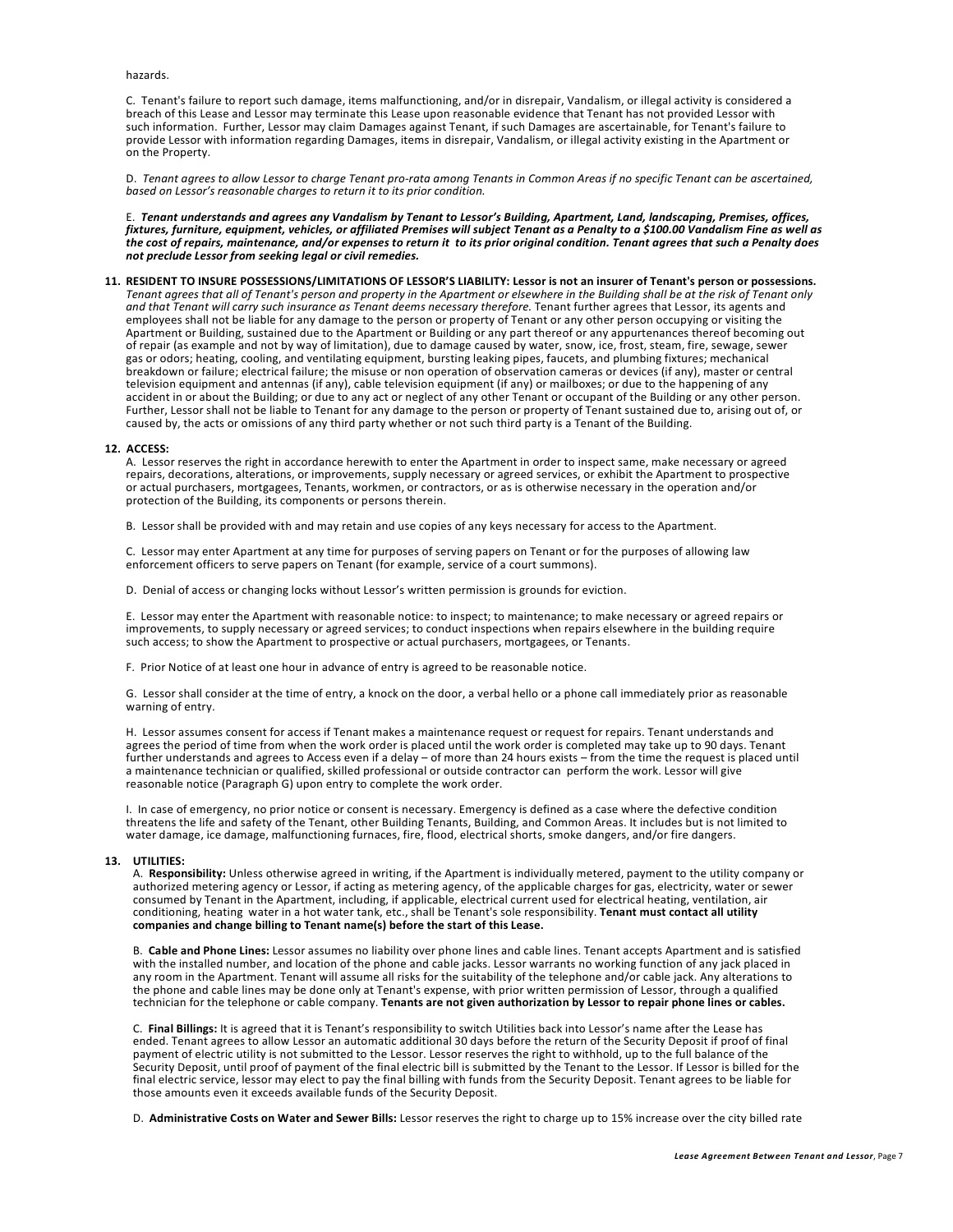for water and sewer charges. This increase to cover the Administrative Cost of reading individual meters, billing individual metered apartments, and collections. **Lessor is not liable for any conditions which may affect the quantity of water or sewer consumed or used by Tenant. For example, if a Tenant fails to notice a leaking sink or toilet or fixture, Tenant is fully responsible for usage and/or loss of water or sewer. Lessor shall make all needed repairs as governed by the Lease, but it does not relieve Tenant of responsibility of timely reporting of needed repairs which may affect water and sewer usage.**

E. **Early Switching:** If the Tenant returns the billing to Lessor's name prior to Lease Termination Date, unless agreed upon by writing, Lessor reserves the right, as a penalty, to charge the Tenant **double the average daily rate as billed by the local utility** and/or a minimum of Fifty and 00/100 dollars (\$50.00) per occurrence and/or month. Lessor may elect to disconnect service improperly billed to the Lessor during Lease Term. Furthermore, Tenant releases Lessor from any liability from the disconnection of service including, but not limited to food spoilage, computer and/or equipment damage, and other Damages arising out of electric power failure. Tenants who switch utilities early are in Default. **Tenant understands and agrees utilities placed in Lessor's name without Lessor's prior written authorization is a theft of service.**

F. **Heat Paid Apartments:** Lessor reserves the right for any apartments where Lessor pays the Heat for Apartment to fine Tenant – \$10.00 per day, when Lessor, or Lessor agent observes grossly inefficient, and irresponsible behavior concerning utility usage i.e. leaving windows open with the heat turned on, heat in apartments set at 85 plus degrees etc.

#### **14. LESSOR TO MAINTAIN:**

A. **Tenant hereby declares that Tenant has inspected the Apartment or a similar apartment, the Building and all related areas and grounds and that Tenant is satisfied with the physical condition thereof. Tenant agrees that no representations, warranties (expressed or implied) or covenants with respect to the condition, maintenance or improvements of the Apartment, Building, or other areas have been made to Tenant except those contained in this Lease.**

B. *Although Lessor will make reasonable attempts to complete requests for maintenance on a more timely basis, Tenant and Lessor mutually agree that Lessor shall have 90 days from Tenant's written request to Lessor, to perform work set forth in this Lease. Furthermore, Tenant understands and agrees that Lessor will make no Rent offsets, abatements, or receive credits due to any maintenance issues.* 

C. Lessor covenants that at all times during the Term hereof, Lessor shall maintain the Apartment and the Building to the following minimum standards:

- (1) Effective weather protection, including unbroken windows and doors;
- 
- (2) Plumbing facilities in working order;<br>(3) A water supply which produces hot a A water supply which produces hot and cold running water, furnished to appropriate fixtures, and connected to a sewerage system;
- (4) Heating facilities in working order which, if under the control of Tenant, are capable of producing, or, if under control of Lessor, produce heat in fixtures provided (and no other) within reasonable accepted tolerances and during reasonable hours. (In the case of heat, minimum tolerances shall be those specified by the municipal code);
- (5) Gas and/or electrical appliances which are supplied by Lessor shall be in good working order.<br>(6) Adequate and appropriate receptacle(s) for garbage and rubbish, and, if under the control of
- Adequate and appropriate receptacle(s) for garbage and rubbish, and, if under the control of Lessor, in clean condition and repair;
- (7) Floors, stairways, and railings and Common Areas in repair; and
- Apartment floors, walls and ceilings in repair.

D. **It is, however understood and agreed that buildings are physical structures subject to aging, wear, tear, abuse, inherent defects, and numerous forces causing disrepair or breakdown beyond Lessor's reasonable control, and that components and skilled workmen are not always immediately available.** *It is further understood and agreed that, Lessor's costs of operation are fixed and unavoidable and to permit Rent abatement or Damages to Tenant would create an intolerable burden on Lessor.* It is, therefore, understood and agreed that Lessor's delay in performing agreements set forth in this Lease, interruptions in services provided by Lessor, breakdowns of equipment or disrepair caused by (1) conditions caused by Tenant, members of Tenant's household, guests or other persons on the Premises with Tenant's consent or other Tenants; (2) Tenant's unreasonable refusal of or other interference with entry of Lessor or Lessor's workmen or contractors into the Apartment or Building for purposes of correcting defective conditions; (3) lack of reasonable opportunity for Lessor to correct defective conditions; (4) conditions beyond Lessor's reasonable control, including strikes or lockouts; (5) Lessor's not having actual knowledge of such defective conditions upon the duties of Lessor to maintain the Apartment or Building; or (6) Lessor's having exercised due care but such defective condition(s) continue to persist, shall be an absolute defense in any action against Lessor for breach of covenant based upon the duties of Lessor to maintain the Apartment or Building. Lessor's failure or inability to make repairs or provide services in any of the just described circumstances shall in no event form the basis of any claim or setoff for Damages against Lessor nor a basis for an abatement of Rent nor a cause for Termination of the Lease.

E. Nothing herein contained shall, in the event of fire, explosion or other casualty, impose upon Lessor any obligation to make repairs which are more extensive or different from those required by the provisions of this Lease concerning Fire and Casualty.

### **15. SUBLETTING AND RE-LETTING:**

A. Subletting is only allowed as Lessor's reasonable duty to mitigate Tenants losses during the contract Term.

B. Lessor will provide agreements to add or drop person(s) from the Lease, and may specify charges for doing so. Lessor also reserves reasonable discretion over the decisions to add or release a person from the Lease. Decisions will be made based a person's credit worthiness, previous Tenant experience, reputation, and ability to service the remainder of the contract. There is an automatic \$100.00 fee for each person added or dropped. For example: to add a new Tenant (\$100) and to drop an existing Tenant (\$100) or \$200.00 total.

C. At no time, will Lessor permit a sublet arrangement where Tenant makes an arrangement for profit.

D. The person released from the Lease will at no times make claims to any Security Deposit, Prepaid Rent, or considerations received by Lessor. Lessor will make no refunds to released person, but rather will credit such sums to the person(s) remaining on the Lease.

E. There will be an automatic \$275.00 Re-letting Fee for reasonable management expenses for Apartments where there is no add/drop agreements.

### **16. ALTERATIONS, ADDITIONS, FIXTURES, APPLIANCES, PERSONAL PROPERTY:**

A. Tenant shall make no alterations or additions nor install, attach, connect, or maintain in the Apartment or any part of the Building, interior or exterior, including but not limited to changing or adding of a major appliance or device of any kind, dry-walling,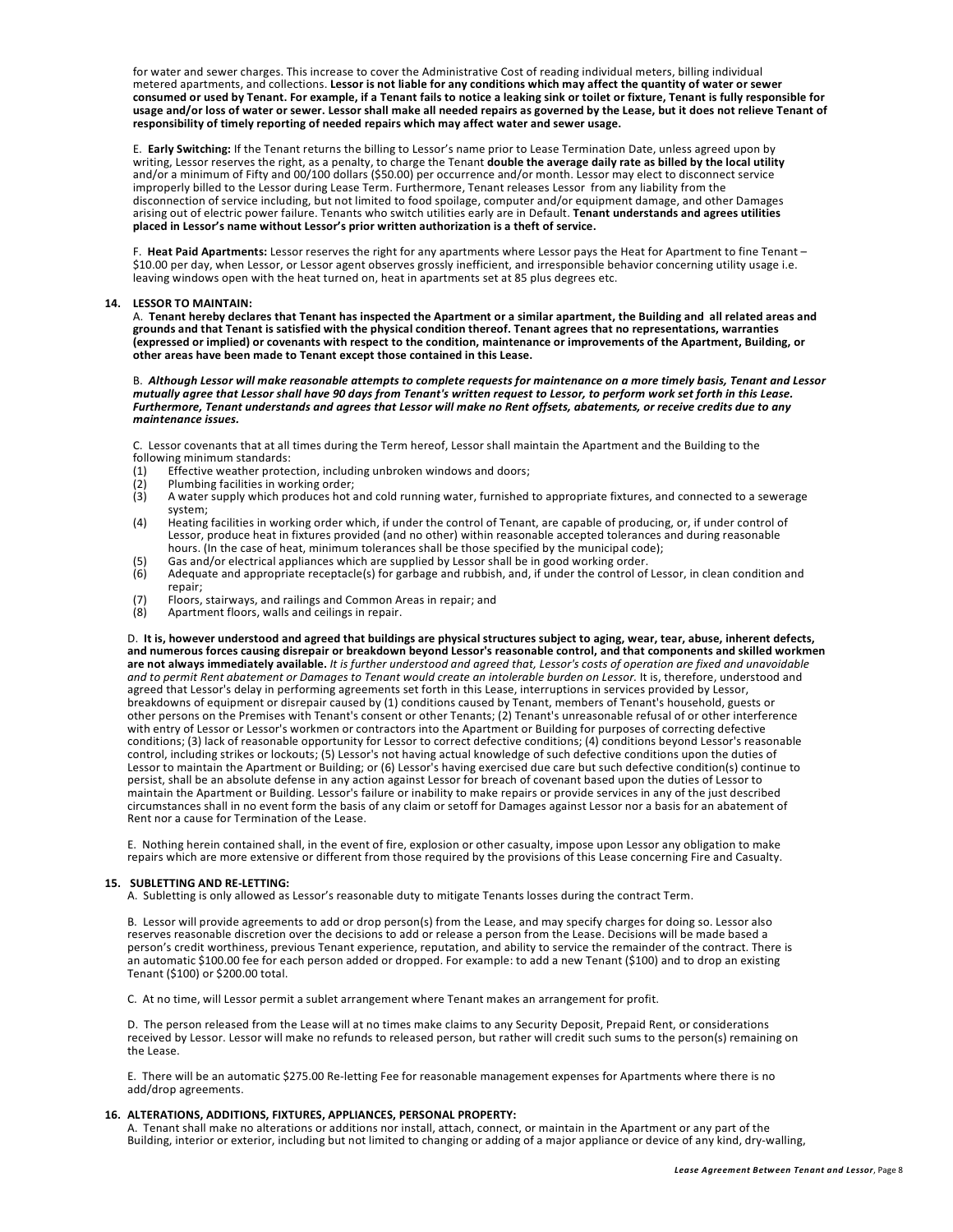painting, maintenance, change locks, plumbing, heating/ air conditioning repair, electrical repair without, in each and every case, the written consent of Lessor. Then, if granted, only upon the Terms and conditions specified in such written consent.

B. All alterations, additions and fixtures (including security devices) whether temporary or permanent in character, made by Lessor or Tenant, in or upon the Apartment shall, unless otherwise agreed to in writing, or unless Lessor requests their removal, become Lessor's property and shall remain in the Apartment at the Termination of the Lease without compensation to Tenant. The foregoing notwithstanding, neither Lessor nor Lessor's insurance carrier shall be liable to Tenant for the replacement of such alteration, addition, or fixtures in the event of casualty loss.

C. If Lessor shall permit or demand removal, Tenant shall put that part of the Apartment into like condition as existed prior to the installation of such alteration, addition, or fixture.

D. If Tenant releases possession back to Lessor for any reason prior to returning that part of the Apartment into its like condition, Tenant shall be responsible for all costs to return such part of the apartment back to like condition.

### **17. PAYMENTS TO LESSOR AND FEES**:

A. **Default**: Tenant is responsible for entire Lease sum and/or Lost Rent until the Apartment is Rented to another person if Default occurs. Should Tenant Default in adhering to the Lease Contract, Lessor reserves the right to terminate the Lease in accordance with the provisions in the Lease. All fees are for services rendered and may not equal actual labor costs.

B. **General Policy:** Any payments made less than 30 days before the start of this Lease must be made by cash payment, cashier's check, or money order. **No personal checks will be accepted for any payments within 30 days of the Lease Commencement Date.** Payments are due by 5:00 pm on the Due Dates herein stated and may be paid at either the on-site office of the complex where Tenant resides (if one is available) or at the management office located at 120 N. Annie Glidden Rd, DeKalb, Illinois. Should the office be closed due to holiday or weekend, Tenant is responsible for making the payments ahead of time. Payments made by mail will be deemed received when the management office receives the payment. Payments made in the drop box locations, before 9:00 am, will be deemed received as of the day before. Payments made in the drop box locations after 9:00 am, will be received the same business day. Payments made by credit card are only received at the discretion of Lessor, subject to a 3.2% fee for the transaction.

C. **Late Fee:** A Late Fee of \$7.00 per day will be charged for each day that Rent is late. There will be a 4 day grace period for payments. The grace period does not include the Due Date of the payment. Any payment made within the 4 day grace period will not be assessed. Late Fees; however, any payment received after the expiration of the Due Date and grace period will be assessed Late Fees back to and including the Due Date of the payment. (For example, Rent Due Date is 5th, payment made on 9th = No Late Fees, payment made on 10th = \$42.00 Late Fee + \$7.00/day thereafter) In addition, if any check is not honored by the bank for any reason, Lessor will charge \$30.00 per check and apply Late Fees, if any, back to the original Due Date, until funds are collectible. After one NSF check, Tenant must make all subsequent payments for the remainder of Lease Term by cash, cashier's check, or money order.

D. **Separate Payment Fee**: Tenants agree to make each payment with one single transaction. Failure to do this will result in a \$30.00 bookkeeping charge. A multiple payment charge includes payment made by more than one of the following Cash, Cashiers check, money order, bank debit, credit card.

### E. *Summary of Types of Fees and charges (not meant to be exhaustive list):*

| Late Fee                             | \$42.00 + \$7/day thereafter (4 day grace period after the Due Date)                 |
|--------------------------------------|--------------------------------------------------------------------------------------|
| <b>Separate Payment Fee</b>          | \$30.00 (any combination of separate payments for one month)                         |
| <b>NSF Check Fee</b>                 | \$30.00 (for each NSF deposit or redeposit)                                          |
| <b>Add/Drop Fee</b>                  | \$100.00 (for each person i.e 1 added, 1 dropped-\$200.00)                           |
| <b>Management Fee</b>                | \$145.00 minimum for Preparation of all court Cases                                  |
| <b>Attorney Origination Fee</b>      | \$300.00 minimum For the delivery of all court cases to our Attorney.                |
| <b>Additional Attorney Time</b>      | \$175.00 minimum per hour                                                            |
| <b>Court Fee</b>                     | \$277.25.00 minimum for DeKalb County Court                                          |
| <b>Summons Fee</b>                   | \$125.00 minimum per tenant                                                          |
| <b>Collection:</b>                   | \$50.00 to send outstanding account to collection                                    |
| Judgments                            | All judgments shall accrue at 9% per annum or by state statute whichever is greater. |
| <b>Lock Change Door</b>              | \$65.00 to re-core lock                                                              |
| <b>Exterior Lock Replacement Key</b> | \$35.00 for replacement key for exterior door lock                                   |
| Parking Sticker                      | \$35.00 to replace parking stickers lost, damaged, or stolen.                        |
| <b>Screen Charge</b>                 | \$35.00 minimum for a Bedroom Window, \$70.00 minimum for Front or Patio door        |
| <b>Early Termination</b>             | Default provisions of the Lease                                                      |
| <b>Labor For Interior Doors</b>      | The greater of two (2) hour minimum or Actual Maintenance Time/Charge                |
| <b>Labor For Exterior Doors</b>      | The greater of four (4) hour minimum or Actual Maintenance Time/Charge               |
| <b>Lock Change Mailbox</b>           | \$25.00 or Actual Maintenance Time/Charge                                            |
| <b>Re-Let Termination Fee</b>        | \$275.00 for Re-letting an Apartment (Early Termination)                             |
| Visa Fee                             | 3.2% of Transaction, Accepted by Lessor's sole Discretion                            |
| Licences/Inspection Fee              | Determined by State or local ordinance per Unit.                                     |

*Lessor reserves the right to raise certain office fees during the Lease term, without additional notice, if such increase is universal throughout all of Mason Properties, and reasonable by Lessor's sole discretion.*

#### **18. CHARGES:**

A. During the Term of the Lease, Lessor may charge Tenant as necessary for Damages which may include, but are not limited to, any unpaid late charges or NSF fees, any unpaid Fines for violations, charges for Utilities, collection agency charges, attorney's fees, charges for missing items from the Apartment, charges for replacement of damaged or broken items, charges for Damages and repairs, charges for Damages to the lawn or landscaping (especially from vehicles during move-in unloading), a charge for rekeying Apartment lock (\$65.00), or a minimum charge of \$30.00 for unclogging sinks, toilets, or any other plumbing fixtures, a minimum charge of \$40.00/each for broken or damaged bedroom screens, \$80.00 for Patio or entrance door screens and, actual replacement costs for windows or actual cost plus labor, and any other work orders completed by Lessor or contractors of Lessor (including parts and labor) necessary to remedy damage done to the Apartment or, as applicable by this Lease, to the Building or Property**.** Labor will be billed at Lessor's rates described in this Lease under "Security Deposit," or at the contractor's rate if such work is contracted out by Lessor.

B. **Lessor will bill to Tenant for items described above by assessing a charge to Tenant's account as Rent. The charge will immediately be considered Rent, and will subject Tenant to possible eviction if the charge remains unpaid within 15 days of written notification from Lessor that such charge has been applied to Tenant's account.**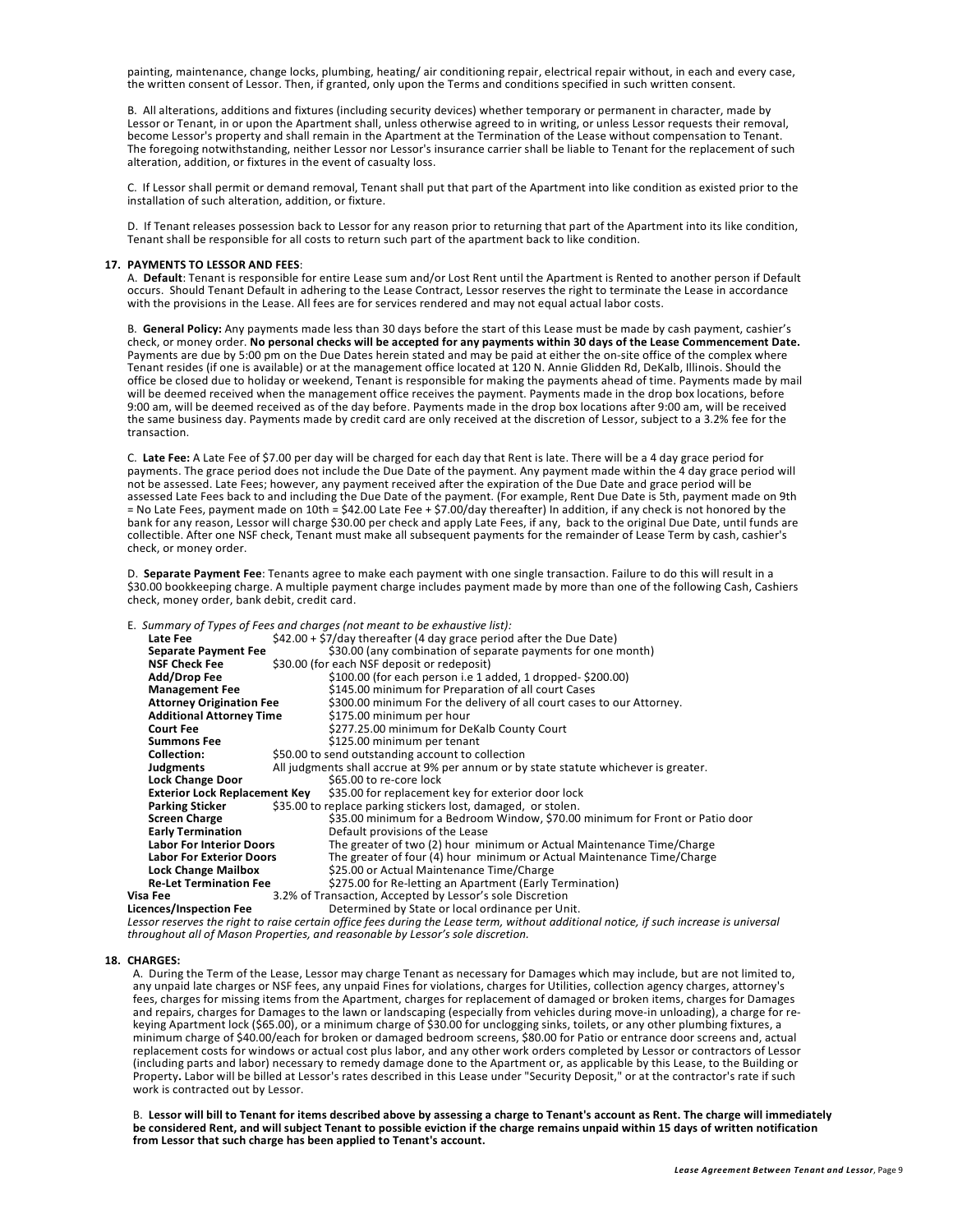C. Charges for any items listed above may not be construed in any fashion by Tenant as deducted in advance from Security Deposit. Lessor does, however, reserve the right to deduct any outstanding amounts from the Security Deposit after Tenant has returned possession of Apartment to Lessor, in accordance with this Lease.

D. Lessor reserves the right to hire a collection agency and/or pursue a judgment and/or evict Tenant through due process of law for failure to pay any outstanding amounts due Lessor by Tenant. **Tenant is responsible for the cost of such collections.**

E. **Licensing, Registration and/or Inspection Fees:** Any and all fees assessed during the term of this Lease, or any extension thereof, to the Landlord, or their agent, by the City of DeKalb for apartment registration, licensing, or inspection shall be the Lessee's sole responsibility. City fees assessed per building will be allocated per unit in that building. The Tenant shall be responsible to reimburse Landlord for those fees assessed within 30 days of receipt of notice of the fees regardless of the term, or remaining term on any Lease. Fees will not be prorated for individual Leases, but may be prorated by unit. For example, a \$50 per building fee, for a building with 4 units, will result in a \$12.50 Fee per unit. Any fees not paid in a timely fashion shall be deducted from the security deposit and may be grounds for default.

F. **Mattresses and Furniture:** Mattresses and furniture will be charged a separate disposal fee if left at time of move out or during the duration of your lease. Mattresses left for Lessor to dispose of will be charged \$125.00 per mattress and furniture items will be charged \$200.00 per item. Lessor reserves the right to change these prices if disposal costs increase.

# **19. TERMINATION AND RETURN OF POSSESSION**

A. Upon the Termination of this Lease, whether by lapse of time or otherwise, or upon Termination of Tenant's right of possession without Termination of this Lease, Tenant shall yield up immediate possession to Lessor and deliver all keys to Lessor at place where Rent is payable, as directed by Lessor in the "Rules and Regulations" section of this Lease. The mere retention of possession thereafter shall constitute a forcible detainer. Lessor shall have the right and license with process of law (and if Tenant abandons the Apartment, Tenant grants Lessor and Lessor shall have such right and license without process of law) to enter into Apartment, to have the Apartment returned to Lessor as Lessor's former real estate and to take possession of the Apartment and to expel and remove Tenant, and any others who may be occupying or within the Apartment, and any and all property from the Apartment, without relinquishing Lessor's right to Rent or any other right given to Lessor hereunder or by operation of law. If Tenant abandons the Apartment and Lessor exercises the right and license to enter without process of law, Lessor may use such force as may be necessary without being deemed in any manner guilty of trespass, eviction, or forcible entry or detainer.

B. Tenant agrees that in the event Tenant fails to vacate the Apartment upon Termination of this Lease or Tenant's right of possession that Tenant **shall pay as a penalty for the entire time that possession is withheld, a sum equal to three times the amount of Rent herein reserved, pro rated per day of such withholding, or Lessor's actual Damages whichever is greater.** Furthermore, Tenant agrees that non-action by Lessor, shall not operate as a waiver of Lessor's right to terminate this Lease, or Tenant's right of possession, nor operate to extend the Term hereof.

### **20. ABANDONMENT:**

A. Ten days of physical absence by Tenant, with Rent being unpaid, or removal of a substantial portion of Tenant's personal property, with Rent being paid or unpaid, shall be deemed an Abandonment.

B. In either case, reason to believe Tenant has vacated the Apartment with no intent again to reside therein, shall be conclusively deemed to be an Abandonment of the Apartment by Tenant.

C. Lessor may take possession of Apartment in accordance with the provisions in this Lease.

D. Any items of value or perceived value left in an abandoned apartment may be disposed of. Tenant releases Lessor of any liability of the disposal of such items left in an apartment Lessor believes is abandoned. If Lessor elects to store such items for whatever reason, Tenant is liable for storage fees for up to 30 days.

E. Tenant agrees any and all items left in the Apartment at the time of the Abandonment shall be the possession of the Lessor. Lessor may elect to prepare them for resale (proceeds being used against any outstanding charges owed), and sell them to whomsoever he chooses. Tenant releases Lessor of any liability arising from such sale.

F. Tenant agrees to a \$250.00 Re-letting fee for an Abandonment before Termination Date.

# **21. Security Deposit:**

A. The Security Deposit is to be paid by Tenant in accordance with the Lease Contract to this Lease in the amount set forth above for the performance of each and every covenant and agreement to be performed by Tenant under this Lease.

# B. **Lessor's right to possession of the Apartment for non-payment of Rent or any other reason shall not be affected by the fact that Lessor holds Security Deposit. Tenant's liability is not limited to the amount of the Security Deposit.**

C. Lessor will not estimate Security Deposit deductions before possession of Apartment is returned to Lessor, or any time before the actual Security Deposit Return is completed and mailed to Tenant. **Apartment is to be returned in the condition it was in when Lessor gave Tenant possession, less reasonable wear and tear**.

 D. Tenant shall be given a walk through inspection at their request upon reasonable notice to Lessor before Termination Date. Upon Lease expiration and return of possession of Leased Premises to Lessor, Lessor will inspect Apartment for Damages and may deduct from Security Deposit any items listed in the "Charges" section of this Lease, and/or preexisting charges on Tenant's account with Lessor, and/or new charges assessed upon the return of possession and examination of Apartment by Lessor.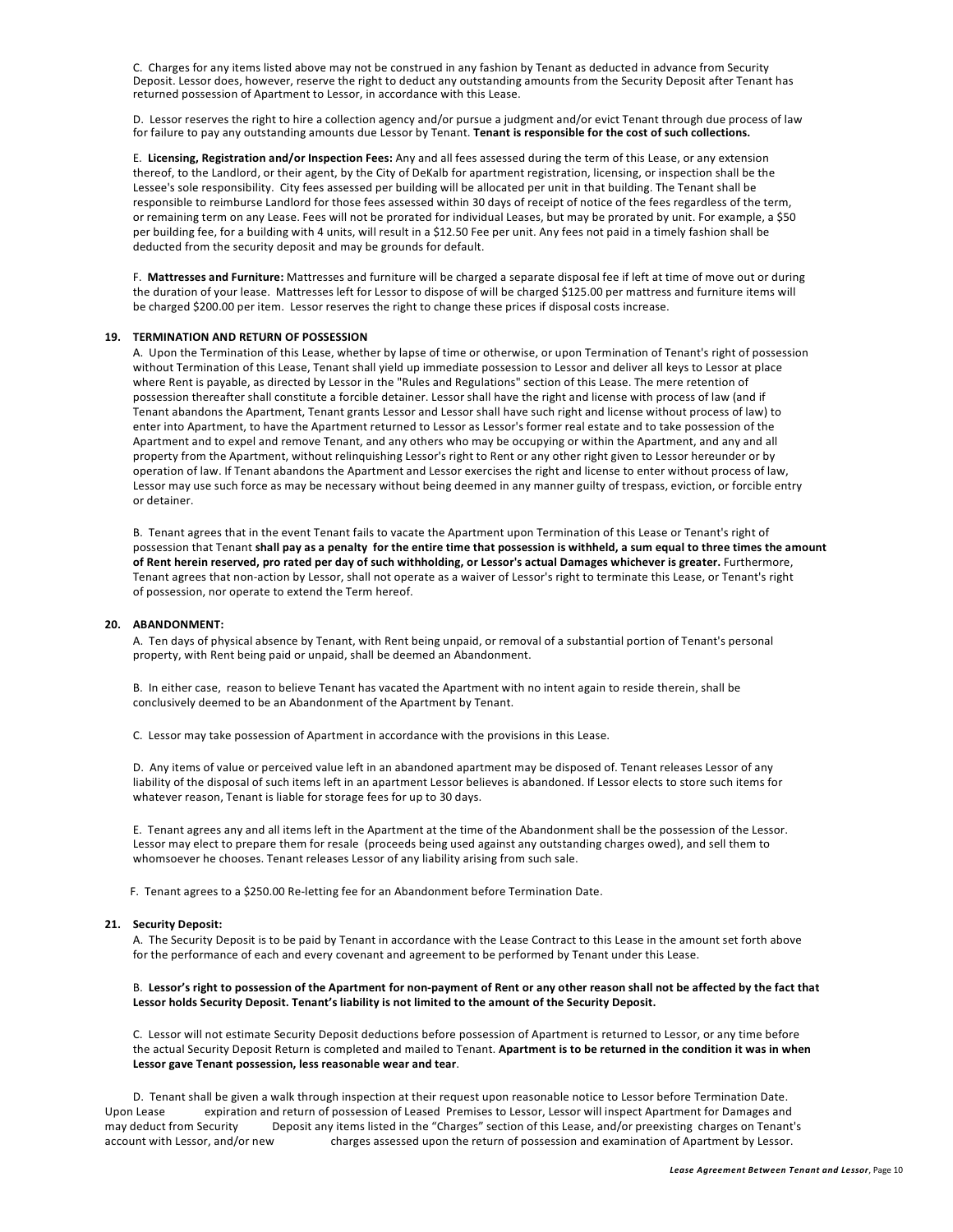E. Lessor may also deduct \$65.00 for re-keying each Apartment lock core in the event that all of the keys are not returned to the Lessor upon Lease expiration. Tenant will be charged for Carpet Cleaning at \$0.24 per square foot. Deductions from the Security Deposit may include, but are not limited to, labor and supplies at the following costs:

| <b>CLEANING:</b>        | \$40.00 per hour (Includes labor and supplies)                                                    |
|-------------------------|---------------------------------------------------------------------------------------------------|
| <b>DRYWALL REPAIR:</b>  | \$60.00 per hour (Includes Labor, Paint & Supplies)                                               |
| <b>PAINTING:</b>        | \$60.00 per hour (Includes labor & Paint, & Supplies)                                             |
| <b>MAINTENANCE:</b>     | \$45.00 per hour (This amount includes average hourly amount of Journeyman Maintenance            |
|                         | Mechanic with skill level in all the trades, Worker's Compensation insurance, plus costs) (Actual |
|                         | Supplies billed in accordance with Paragraph 21 herein)                                           |
| <b>CARPET CLEANING:</b> | Contractor Rate                                                                                   |
| <b>SCREENS/WINDOWS:</b> | \$35.00/each minimum (repair or replacement)                                                      |
|                         | \$70.00/each minimum for Patio Screens                                                            |

Labor will be charged in 15 minute increments. The above labor rates are for when employees of the Lessor and/or Lessor's hired contractors perform the work. If any hired contractor's rate exceeds the above rates, Tenant will be billed at the contractor's rate.

F. Upon Lease expiration and return of possession of Leased Premises to Lessor, the Security Deposit or any portion thereof remaining shall be returned to Tenant in accordance with applicable law. At the expiration of this Lease, Tenant must provide a forwarding address for the refund check and/or Security Deposit Itemization.

G. **Lessor will issue one check only, with all Tenant names on the refund check, for the refund of Security Deposit and will make no provisions of charging Damages to an individual**. If there are multiple persons on Lease as Tenant, Lessor will mail the Security Deposit Itemization and/or refund check to one person on the Lease, at Lessor's discretion. At Tenant's request, Lessor will issue equal, separate checks to all names on Lease with the refund package. Tenants must notify Lessor in writing at the time the keys are returned, provide forwarding addresses and pay a \$30.00 fee for providing this service. In the event Lessor has a mailed deposit and/or itemization returned to Lessor, Lessor will hold such returned mail for Tenant for 30 days.

H. **Credits:** Lessor shall issue credits during the Security Deposit Return for the following types of Items:

- 1. *Cleaning Credit:* Hourly amount (based on the size of the unit).
- 2. *Painting Credit:* All charges that are Lessor Responsibility and a percentage for normal wear and tear, 20% per year of tenancy. (5 year life)
- 3. *Lessor's Maintenance:* Charges for labor & supplies that are Lessor's responsibility will not be charged to the Tenant.
- 4. *Carpet/Flooring Replacement:* All Carpet replacement shall receive a percentage for normal wear and tear, 20% per year of tenancy. (5 year life)
- 5. *Move-In Condition:* A credit will be given by Security Deposit Staff for any cleaning, painting, and/or carpet damage that was in place before the term of the Lease, and unrepaired during the term of the lease. To receive such credit Tenant agrees that it must be listed on the Move-In Condition Report. Any unreported items will not receive credit. 6. *Balances:* Tenant and Lessor agree if Refunds exceed any and all charges, Lessor will refund appropriate balances to Tenant.

I. **Arbitration Procedure: All inquiries about deposit returns or requests for a review must be made in writing and submitted, with all relevant information, to Lessor within 30 days of the postmarked date of that return and/or itemization that was originally sent to Tenant.** Lessor reserves the right to estimate damages for work unperformed during the 30 days after termination date. Tenant will receive notice of such estimates, postmarked 30 days beyond Termination Date. *Due to the documentation issues, Lessor will not accept any phone calls inquiring about the status or outcome of the Security Deposit return and/or itemizations***.** Lessor will review all pertinent inspections, paperwork, and documentation and respond in a timely basis. All correspondence should be directed to: *Attn: Security Deposit Dept. 120 N. Annie Glidden Rd, DeKalb, IL 60115.*

J. Tenant agrees that all unpaid outstanding balances will earn 1 ½% (one and one-half) percent on the outstanding balance monthly (18% per Annum) until paid in full.

K. Tenant & Lessor agrees to send one copy of the Security Deposit package to one common address following the Move-out and Lease's termination date. If Tenant wishes to have multiple copies sent to other tenants, Lessor reserves the right to charge \$30.00 per package, payable in advance to reimburse for reasonable office costs.

# **22. CARPET CLEANING CHARGE:**

A. In addition to the rent due under this Lease, Tenant shall be responsible for paying a carpet cleaning charge of \$0.24 minimum per square foot carpet cleaning charge, or the contractor's rate if it exceeds \$0.24 per square foot, regardless of the condition of the carpet at the Termination of Tenant's possession.

B. Tenant understands and agrees to this charge to be paid out of the proceeds of the Security Deposit and/or prepaid rent prior to Termination Date. If Tenant does not desire to have the carpet cleaning charge deducted from the Security Deposit, Tenant may contact the Security Deposit Coordinator to pay the amount separately prior to Termination Date with a Lessor approved Carpet Vendor.

C. Nothing in this paragraph shall be interpreted to relieve the Tenant from damage to carpet which cannot be remedied by a customary cleaning i.e., Cigarette burns, gum, permanent stains, rips, tears, and other direct damage.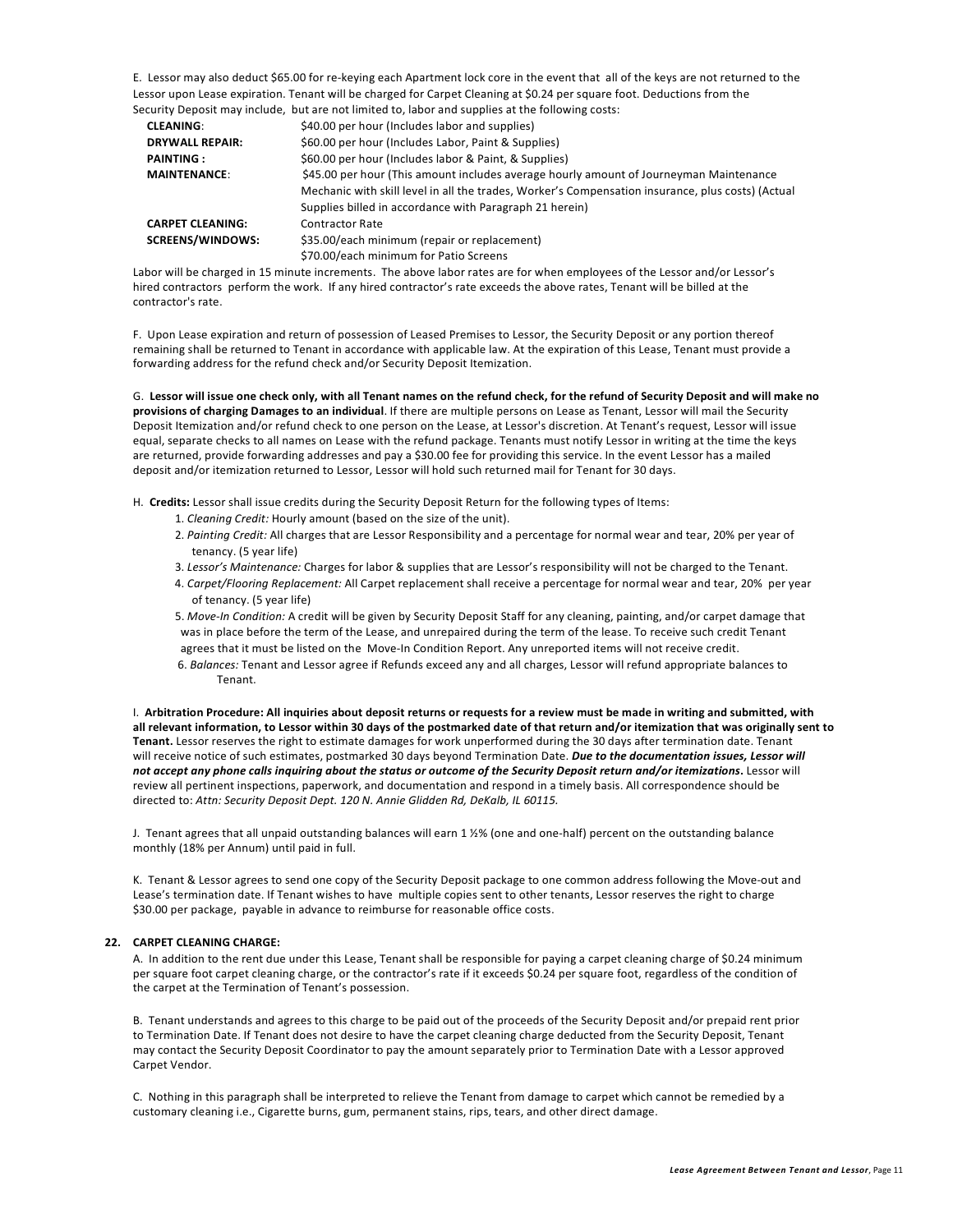D. Lessor is under no obligation to replace any damage done to carpet or flooring. Lessor may still assess Damage to Tenant for reimbursement. Tenant agrees Lessor at his sole discretion may chose to leave the carpet or flooring un-replaced for any future occupant. Such action by the Lessor will not relieve Tenant from liability of the cost of replacing the one area.

# **23. RETAIL COST ASSESSED TO TENANT:**

Lessor purchases cleaning and maintenance supplies, hardware and building materials in quantity from wholesalers. These supplies and materials are used in the operation of Lessor's business, including reconditioning of apartments or properties. If any such supplies are required to be used in cleaning or rehabilitating the Apartment or Property as a result of any damage to the Apartment or Property other than ordinary wear and tear during the Lease, then these supplies will be charged to Tenant's Security Deposit not at Lessor's cost, but rather, at Lessor's cost plus twenty percent (20%) mark-up. This mark-up is to accommodate Lessor's cost of storage, shipment, and maintaining an inventory of such items. Tenant hereby agrees to such a mark-up.

### **24. NOTICES:**

A. Except as herein provided, any demand to be made or Notice to be served, including those provided by statute, shall be construed to mean Notice in writing signed by or on behalf of the party giving same, and served upon the other party (A) in person, or (B) by first class mail, postage prepaid, or (C) by certified or registered mail, at the address herein set forth or at such other address as either party may designate by written Notice to the other.

B. Notice by mail shall be deemed given, served and effective at the time deposited into the United States Mail, regardless of when received.

C. Notice served in person on Tenant may be served if left with some person residing in or in possession of the Apartment above the age of 12 years, and in the event of an apparent Abandonment, Notice may be served by posting same on door of the Apartment, unless Lessor exercises Lessor's right to possession due to Abandonment, in accordance with the provisions set forth in this Lease.

D. Tenant agrees that Lessor's Notice to one Tenant in a Multi-person Lease is sufficient for Notice to all signatories in Lease Contract, addendums, extensions, and/or riders.

### **25. FIRE AND CASUALTY:**

A. If the Apartment is damaged or destroyed by fire or casualty, and the Apartment is only partially damaged and is habitable or is damaged and can be made habitable, and Lessor makes full repairs within 90 days, this Lease shall continue without abatement or apportionment of Rent; or

B. If the Apartment is damaged or destroyed by fire or casualty and (1) the Apartment is rendered uninhabitable, (2) continued occupancy would be illegal, or (3) Lessor cannot or does not repair within 90 days, then Lessor may, at Lessor's option, (1) terminate this Lease or (2) relocate Tenant to another comparable apartment. Tenant will continue to make rent payments to Lessor, and Lessor will be responsible for the fees and/or rental expense of the comparable apartment. Such comparable apartment may be with an affiliate of Mason Properties or a leased area by Mason Properties.

C. If Lessor determines the cause of fire to be fault of Tenant, Lessor reserves the right to keep as Damages all Prepaid Rent and deposit amounts, as well as seek other Damages as allowable by law.

 D. Lessor and Lessee agree and understand, loss of personal items in the event of a fire are the responsibility of the individual owners. Lessor has notified Lessee of the importance of rental insurance for this purpose.

# **26. TENANT'S WAIVER:**

Tenant's covenant to pay Rent is and shall be independent of each and every other covenant of this Lease. Tenant agrees the Tenant's Damages for Lessor's breach shall in no way be deducted from Rent nor set off for purposes of determining whether any Rent is due in a forcible detainer action brought on the basis of unpaid Rent.

### **27. EMINENT DOMAIN (CONDEMNATION):**

If the whole or any substantial part of the Building is taken or condemned by any competent authority for any public use or purpose, or if any adjacent property or street shall be so condemned or improved in such a manner as to require the use of any part of the Building, the Term of this Lease shall, at the option of the Lessor or the condemning authority, be terminated upon, and not before, the date when possession of the part so taken shall be required for such use or purpose, and Lessor shall be entitled to receive the entire award without apportionment with Tenant. Rent shall be apportioned as of the date of Tenant's vacating as the result of said Termination.

### **28. LESSOR'S MORTGAGE:**

This Lease is not to be recorded and is and shall, hereafter, be deemed to be subordinate to any present or future mortgages on the real estate (or any part of it) upon which the Building is situated and to all advances upon the security of such mortgages.

#### **29. REMEDIES CUMULATIVE, NON-WAIVER:**

A. (1) All rights and remedies given to Tenant or to Lessor shall be distinct, separate, and cumulative, and the use of one or more thereof shall not exclude or waive any other right or remedy allowed by law, unless specifically limited or waived in this Lease;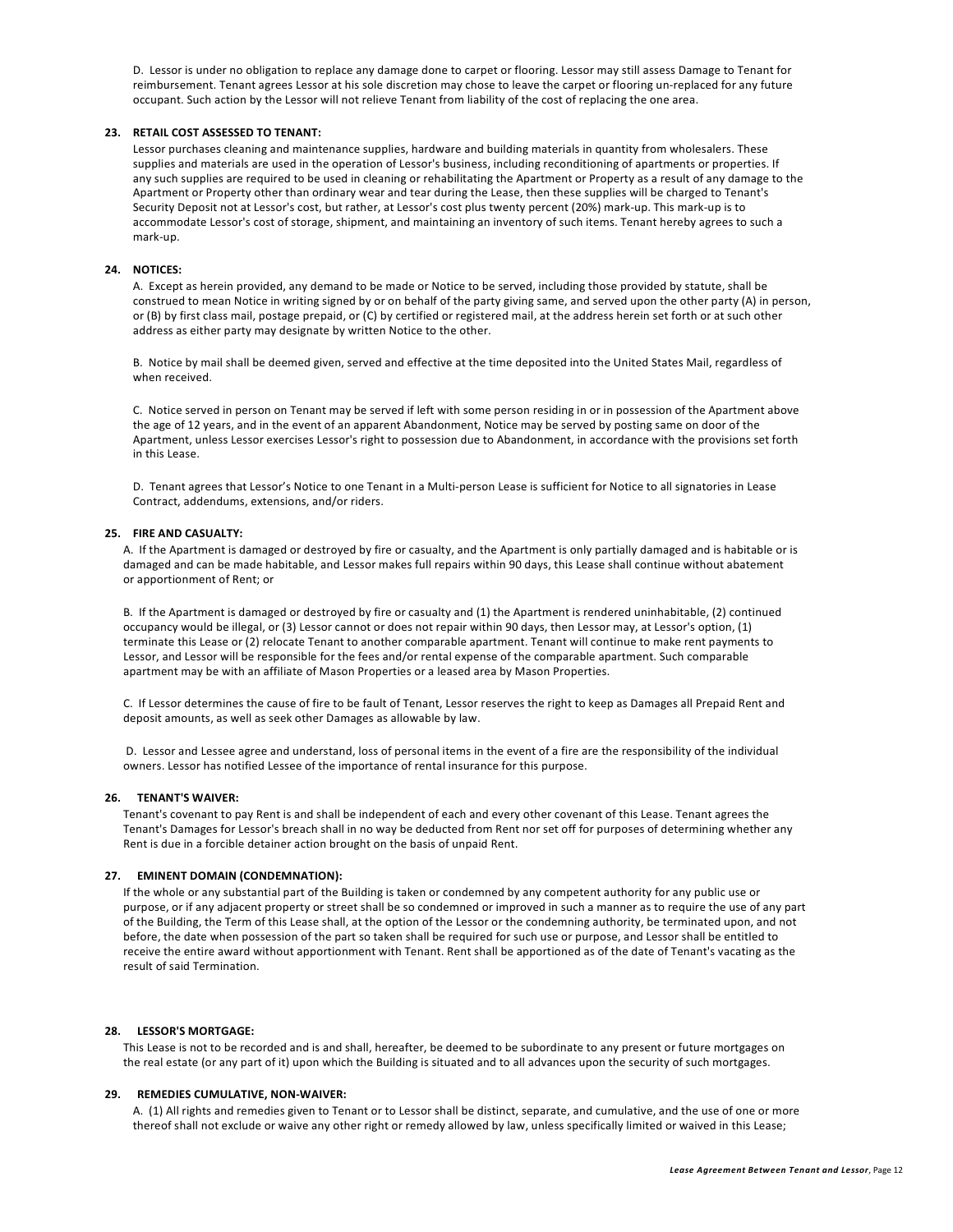(2) No waiver of any breach or Default of either party hereunder shall be implied from any omission by the other party to take any action on account of a similar or different breach or Default;

(3) The payment or acceptance of money after it falls due after knowledge of any breach of this Lease by Lessor or Tenant, or after the Termination in any way of the Term hereof or of Tenant's right of possession hereunder, or after the service of any Notice, or after the commencement of any suit, or after final judgment for possession of the Apartment shall not reinstate, continue or extend the Term of this Lease nor affect any such Notice, demand or suit or any right hereunder not expressly waived;

(4) No express waiver shall affect any breach other than the breach specified in the express waiver and then only for the time and to the extent therein stated.

B. Tenant's obligation to pay Rent during the Term or any extension thereof or any holdover tenancy shall not be waived, released or terminated by the service of any five-day Notice, demand for possession, Notice of Termination of tenancy, institution of any action or forcible detainer, eviction or for any judgment for possession, or any other act or acts resulting in Termination of Tenant's right of possession.

# **30. LESSOR'S REMEDIES:**

A. If Tenant (1) Defaults in the payment of any single installment of Rent or in the payment of any other sum required to be paid under this Lease or under the terms of any other agreement between Tenant and Lessor; or (2) Defaults in the performance of any other covenant or agreement hereof; Lessor may treat such events as a breach of this Lease and Lessor may terminate this Lease and the Term hereof. In which event, Lessor may forthwith repossess the Apartment in accordance with the provisions in this Lease, and Tenant agrees to pay Lessor damage in an amount equal to the amount of Rent provided in this Lease to be paid by Tenant for the balance of the Term hereof as set forth in this Lease as well as any charges, fees, reimbursements, or penalties defined in the Lease; or Rent until Apartment is leased out again, as well as any charges, fees, reimbursements, or penalties defined in the Lease, whichever is the smaller. Lessor may keep any and all Prepaid Rent and Security Deposit amounts to apply towards this remaining balance.

B. **Costs:** Tenant shall pay Lessor all Lessor's reasonable costs, expenses, management fees in and about the enforcement of the covenants and agreements of this Lease. This includes all court costs, summons fees, a reasonable management fee (\$145.00) to cover the cost of processing of all lawsuits.

C. **Loser Pays Attorney Fees:** Tenant and Lessor agree to the recovery to the prevailing party, whether Tenant or Lessor, of reasonable or actual Attorney's fees to enforce this Lease.

 D. **No Priority:** *Tenant agrees and understands Lessor is under no obligation to make Apartment where Tenant is in Default an increased priority to re-let or how to prospective Tenants. Any Apartments within the Premises which is available for Lease prior to the Default, will have an increased priority over the Apartment in Default.*

# **31. OTHER AGREEMENTS**

A. The headings or captions of paragraphs are for identification purposes only and do not limit or construe the contents of the paragraphs.

B. "Lessor" as used herein shall refer to the person, partnership, corporation or trust herein above set forth in that capacity. If such person be designated an agent, Lessor shall also refer to and include the principal. Obligations and duties performed by Lessor may be performed by Lessor, its agents, employees or independent contractors. Only Lessor or its designated agent may amend or modify this Lease or Lessor's obligations hereunder.

C. All rights and remedies of Lessor under this Lease, or that may be provided by law, may be exercised by Lessor in Lessor's own name individually, or in Lessor's name by Lessor's agent, and all legal proceedings for the enforcement of any such rights or remedies, including distress for Rent, forcible detainer, and any other legal or equitable proceedings, may be commenced and prosecuted to final judgment and execution by Lessor in Lessor's own name individually, or by agent of any Lessor who is a principal.

D. Tenant agrees that Lessor may at any time, and as often as desired, assign or re-assign all of Lessor's rights as Lessor under this Lease.

E. The words "Lessor" and "Tenant" as used herein shall be construed to mean plural where necessary and the necessary grammatical changes required to make provisions hereof apply to corporations or persons, women or men, shall in all cases be assumed as though in each case fully expressed.

# F. **The obligations of two or more persons designated Tenant in this Lease shall be Joint and Several. If there be more than one party named as Tenant, other than children in a family, all must execute this Lease and any modification or amendment hereto.**

G. "Apartment" used herein shall refer to the Apartment leased to Tenant.

H. Tenant's occupancy or use of any storeroom, storage area, laundry room, garage, or parking space in or about the Building shall be as a Licensee only and, unless specifically provided otherwise in this Lease, such license is granted without charge to Tenant and may be revoked by Lessor at any time. Tenant understands and agrees that due to construction, location and use of such storeroom, storage area, laundry room, garage, or parking spaces, Lessor cannot and shall not be liable for any loss or damage of or to any property placed therein. Tenant should not store or leave valuable items in such areas. The Termination of this Lease for any reason shall also serve to terminate Tenant's right to use such storeroom, storage area, laundry room, garage, or parking spaces.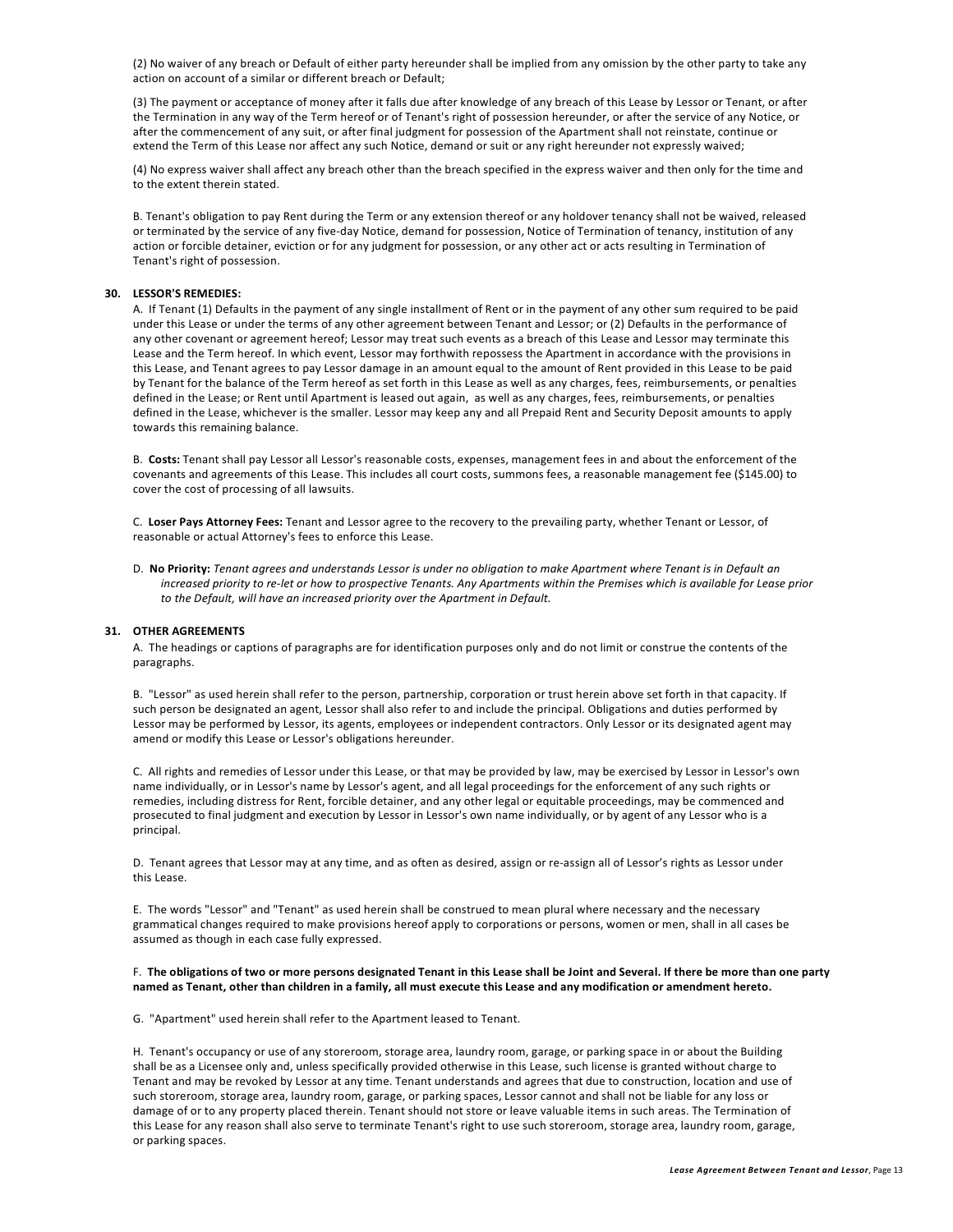I. "Building" as used herein shall include the entire physical structure located at and about the address herein above stated, including machinery, equipment and appurtenances which are a part thereof, grounds, recreational areas and facilities, garages and out-buildings, and other apartment buildings which form a complex owned and operated as a single entity.

J. The invalidity or the inability to enforce any provision hereof shall not affect or impact any other provision.

K. Chapter 10 of DeKalb City Ordinance entitled LandLord-Tenant Regulations governs all units in the city of DeKalb. As such, all units and activities of Lessor in the City of DeKalb, are understood to be governed by such. Lessor and Tenant agree that Lessor and Tenant will act in good faith to comply to such regulations including but not limited to:

1. New ordinances additions or deletions as well as existing ordinances Sections 10, and Sections 52 including the Landlord's right to ban any guests of the Tenant from the Property whose conduct is prohibited by Crime Free Housing Lease provisions. Landlord may add such guests to the Banned List provided for under Section 10.20 of the DeKalb Code of Ordinance.

2. Tenant expressly acknowledges that Landlord has advised Tenant of the potential for inspection of the premises should it be deemed a Chronic Disorderly House under Chapter 52 of the DeKalb City Code of Ordinances and of the No Trespass Agreement and Banned List Provisions of Section 10.20 of the Code of Ordinances. Tenant acknowledge that Chapters 10 and 52 of the Code of Ordinance are in full force and effect and apply to the terms of this Lease agreement.

3. Tenant and Landlord agree Damages due from, or a rising from Tenant and or Tenant's Guest activity including, but not limited to the Loss of Rent, Professional Fees, Late fees, Management Fees, reasonable Office Charges, City fines and costs, Court Fees, and Costs, and Summons are fully the Responsibility of the Tenant and as such are liable to the Lessor and or the City of DeKalb for such. Furthermore, if by the City, its agents, or its assigns, decree a Tenant is placed on the banned list and is required to move, the obligations and or responsibility of all parts of the Lease are still enforceable and are not waived by the Lessor or remaining Tenants including Rent, Prepaid Rent, Costs, and Utilities. The remaining Tenants of a banned Tenant are jointly and severally liable for such costs and damages as well as all provisions of the Lease through the Termination Date of the Lease.

4. *"Crime Free Housing Lease Provision Prohibition against nuisance* activity *within the City of DeKalb. Notice of City of DeKalb Ordinances:*

"The City of DeKalb has enacted the following in its Code of Ordinances: *(I) Chapter* 52, *Section 52.06* - *Disorderly House:* This Section prohibits nuisance activity, defined as unlawful activity, on properties located within the corporate limits of the City of DeKalb;

### *Crime free agreement:*

In consideration of the execution or renewal of a lease of the rental unit identified in this lease (the "leased premises), Owner (or Owner's agent or representative) and resident/tenant agree as follows:

- *1. The Tenant, any member of the tenant's household, Tenant's guest(s), and any person under Tenant's control shall not engage in or facilitate unlawful activity in, on, at or about the leased premises at.*
- *2. The Tenant, .any member of the tenant's household, Tenant's guest(s), and any person under Tenant's control shall not permit the leased premises to be used for, or to facilitate, unlawful activity, regardless of whether the individual engaging in such activity* is *a member of the household, or a guest.*
- *3.The Tenant, any member of the tenant's household, Tenant's guest(s), and any person under Tenant's control shall not engage in or facilitate any breach of the lease agreement that jeopardizes the health, safety, and welfare of the landlord, his agent, or other tenant or involves imminent or actual serious property damage.*
- *4. The Tenant is vicariously liable for the unlawful activity of any member of the Tenant's household, Tenant's guest(s), and any person under Tenant's control, whether or not the Tenant had knowledge of the activity or whether or not the household member or guest was under the Tenant's control.*
- *5. In case of conflict between the provisions of this addendum and any other provisions of the lease, the provisions of this addendum shall govern.*
- *6. For purposes of this Lease Section, unlawful activity shall mean:* (i) *Any offense defined and prohibited by Section* 6-16  *(Prohibited Sales and Possession) or Section 6-20 (Purchase or Acceptance of* Gift *of Liquor by Persons Under Age* 21) *of the Liquor Control Act of* 1934, 235 *ILCS* 5/6-16 *and 5/ 6-20, or similar City of DeKalb ordinance.* (ii) *Any offense that constitutes a felony or misdemeanor under the Illinois Criminal Code of* 1961, *720 ILCS 5/1-1 et seq.*

 *Any offense defined and prohibited by Chapter* 52, *"Offenses against Public Peace, Safety and Morals" of the City of DeKalb Municipal Code.*

 *Any inchoate offense defined and prohibited by Article* 8 *(Inchoate Offenses) of the Criminal Code of* 1961, *720 ILCS* 5/8-1, *et seq., which is relative to the commission of any of the aforesaid principal offenses.*

 7. Violation of any of the above provisions shall be a material and irreparable violation of the lease and good cause for termination of the tenancy, provided, however, a tenant shall not be retaliated against nor evicted when merely a victim of Any unlawful act prohibited herein, but shall be responsible for the acts of his/her guests and persons under his/her Control. A single violation of any of the provisions hereof shall be deemed a serious violation and material noncompliance with the lease. It is understood and agreed that a single violation shall be good cause for immediate termination of the lease. Unless otherwise provided by law, proof of violation shall not require criminal conviction, but shall be by a preponderance of the evidence. Tenant consents to venue in any court within the county wherein the unit is located in the event Owner initiates legal action against the tenant. Tenant hereby waives any objection to any venue chosen by Owner. To the extent permitted by law, tenant agrees that service of process of any legal proceeding, including but not limited to, a special detainer or forcible detainer action, or service of any notice to tenant, shall be effective and sufficient for purposes of providing legal service and conferring personal jurisdiction upon any Illinois court as to any tenant, co·signor, occupant or guarantor, if served upon any occupant or other person of suitable age and discretion who is present at the premises and residing therein, notwithstanding the fact that a tenant, co-signor, occupant or guarantor may reside at a different location other than the property address described in the lease agreement. This agreement regarding service is in addition to, and not in lieu of, any manner of service authorized under Illinois law or rule. By signing this lease the undersigned hereby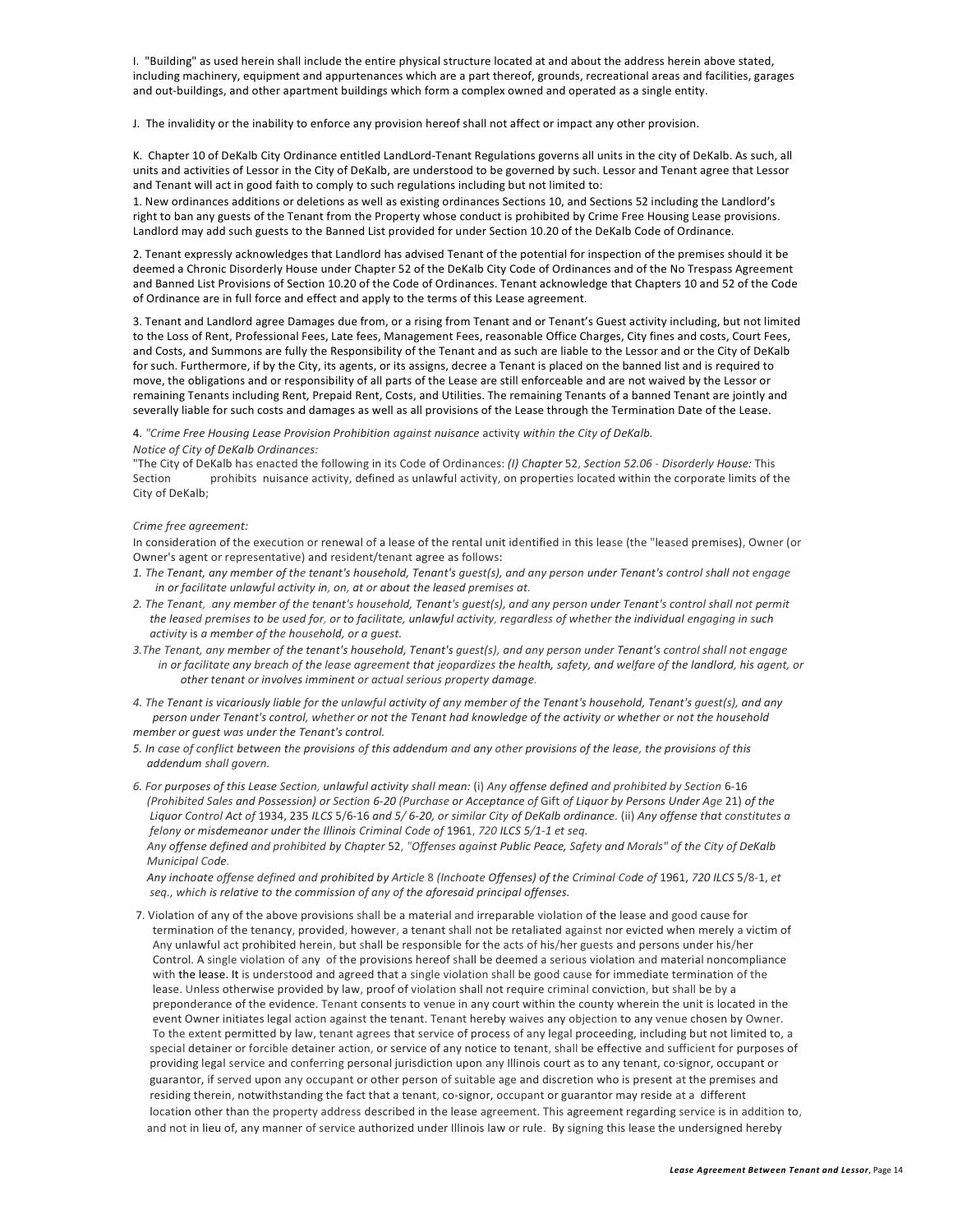5. **(735 ILCS 5/9-120)** Sec. 9-120. Leased premises used in furtherance of a criminal offense; lease void at option of lessor or assignee.

 (a) If any lessee or occupant, on one or more occasions, uses or permits the use of leased premises for the commission of any act that would constitute a felony or a Class A misdemeanor under the laws of this State, the lease or rental agreement shall, at the option of the lessor or the lessor's assignee become void, and the owner or lessor shall be entitled to recover possession of the leased premises as against a tenant holding over after the expiration of his or her term. A written lease shall notify the lessee that if any lessee or occupant, on one or more occasions, uses or permits the use of the leased premises for the commission of a felony or Class A misdemeanor under the laws of this State, the lessor shall have the right to void the lease and recover the leased premises. Failure to include this language in a written lease or the use of an oral lease shall not waive or impair the rights of the lessor or lessor's assignee under this Section or the lease. This Section shall not be construed so as to diminish the rights of a lessor, if any, to terminate a lease for other reasons permitted under law or pursuant to the lease agreement.

 (b) The owner or lessor may bring an eviction action, or, if the State's Attorney of the county in which the real property is located or the corporation counsel of the municipality in which the real property is located agrees, assign to that State's Attorney or corporation counsel the right to bring an eviction action on behalf of the owner or lessor, against the lessee and all occupants of the leased premises. The assignment must be in writing on a form prepared by the State's Attorney of the county in which the real property is located or the corporation counsel of the municipality in which the real property is located, as applicable. If the owner or lessor assigns the right to bring an eviction action, the assignment shall be limited to those rights and duties up to and including delivery of the order of eviction to the sheriff for execution. The owner or lessor shall remain liable for the cost of the eviction whether or not the right to bring the eviction action has been assigned.

 (c) A person does not forfeit any part of his or her security deposit due solely to an eviction under the provisions of this Section, except that a security deposit may be used to pay fees charged by the sheriff for carrying out an eviction.

 (d) If a lessor or the lessor's assignee voids a lease or contract under the provisions of this Section and the tenant or occupant has not vacated the premises within 5 days after receipt of a written notice to vacate the premises, the lessor or lessor's assignee may seek relief under this Article IX. Notwithstanding Sections 9-112, 9-113, and 9-114 of this Code, judgment for costs against a plaintiff seeking possession of the premises under this Section shall not be awarded to the defendant unless the action was brought by the plaintiff in bad faith. An action to possess premises under this Section shall not be deemed to be in bad faith when the plaintiff based his or her cause of action on information provided to him or her by a law enforcement agency, the State's Attorney, or the municipality.

 (e) After a trial, if the court finds, by a preponderance of the evidence, that the allegations in the complaint have been proven, the court shall enter an eviction order in favor of the plaintiff and the court shall order that the plaintiff shall be entitled to re-enter the premises immediately.

 (f) An eviction order entered in an action brought by a lessor or lessor's assignee, if the action was brought as a result of a lessor or lessor's assignee declaring a lease void pursuant to this Section, may not be stayed for any period in excess of 7 days by the court unless all parties agree to a longer period. Thereafter the plaintiff shall be entitled to re-enter the premises immediately. The sheriff or other lawfully deputized officers shall execute an order entered pursuant to this Section within 7 days of its entry, or within 7 days of the expiration of a stay of judgment, if one is entered.

 (g) Nothing in this Section shall limit the rights of an owner or lessor to bring an eviction action on the basis of other applicable law.

(Source: P.A. 100-173, eff. 1-1-18.)

# **32. RULES AND REGULATIONS:**

Tenant covenants and agrees to keep and observe all Rules and Regulations stipulated in this Lease. Tenant also covenants and agrees to keep and observe such further Rules and Regulations that are reasonable and are uniformly applied to all Tenants within the property, as may later be promulgated by Lessor or Lessor's agent for the necessary, proper and orderly care of the Building.

#### A. **QUIET LIFESTYLE:**

1. **DUTY TO MAINTAIN: Tenant agrees and understands that property is a Quiet Lifestyle apartment. As such, Tenant has a duty to maintain a Quiet Lifestyle, non-intrusive to fellow Tenants. Quiet Lifestyle behaviors include, but are not limited to the refraining of playing loud music, yelling, screaming, argumentative behavior, or the making of excessive noise which opposes the peaceable enjoyment of Lessor's other Tenants. Lessor, or his agents reserves the right to determine what violates Quiet Lifestyle rules as is reasonable, and uniformly applied to all other Tenants. Lessor considers all violations a breach of the Lease, including FIRST TIME OFFENSES. Lessor reserves all remedies including Eviction, actual costs of damages, or penalties and/or fines.**

2. Party Fine: As a penalty, a party Fine of \$250.00 may be assessed to Apartments deemed conducting a party. This Fine can be given in conjunction with "Noise Fine" or a "Alcohol fine" if the situation warrants both and/or all such fines violations by Lessor's sole discretion. Parties are defined as a gathering of approximately 10 or more non-tenants. Lessor, or Lessor's agents reserve the right to determine what constitutes a party. **In addition to all party fines, noise fines, and/or alcohol fines, tenant agrees to be fully responsible for all clean-up charges, Vandalism, damage of Apartment items including, but not limited to Carpet damage, door & window damage, landscaping damage, and other costs associated with such parties. At all times, Lessor considers Tenant liable for the conduct and behavior of all guests, invited, uninvited, known, or unknown to Tenant.**

3. **Alcohol Fine:** As a penalty a separate Fine of \$250.00 may be issued for possessing large quantities of alcohol, such as kegs, party balls, or mass quantities of canned or bottled beer in a party atmosphere. NOTE: This Fine can be given in conjunction with "Noise Fine" if the situation warrants both and/or all violations by Lessor's sole discretion.

4. **Quiet Hours/Noise Rules:** Noise levels will be kept to a minimum. Any noise, music, etc. that reasonably disturbs a neighbor or surrounding area will be deemed a disturbance. Quiet hours are at all times day or evening. Management reserves the right to determine what constitutes a violation of quiet hours based upon reasonable and uniform rules applied to all tenants.

5. **Noise Fine:** Lessor and/or Lessor's agent have the right to issue a noise Fine of \$75.00 to an occupant of Apartment or Property for violation of Lessor's Quiet Lifestyle policy. This Fine may be issued any time during the day or night, may be given with or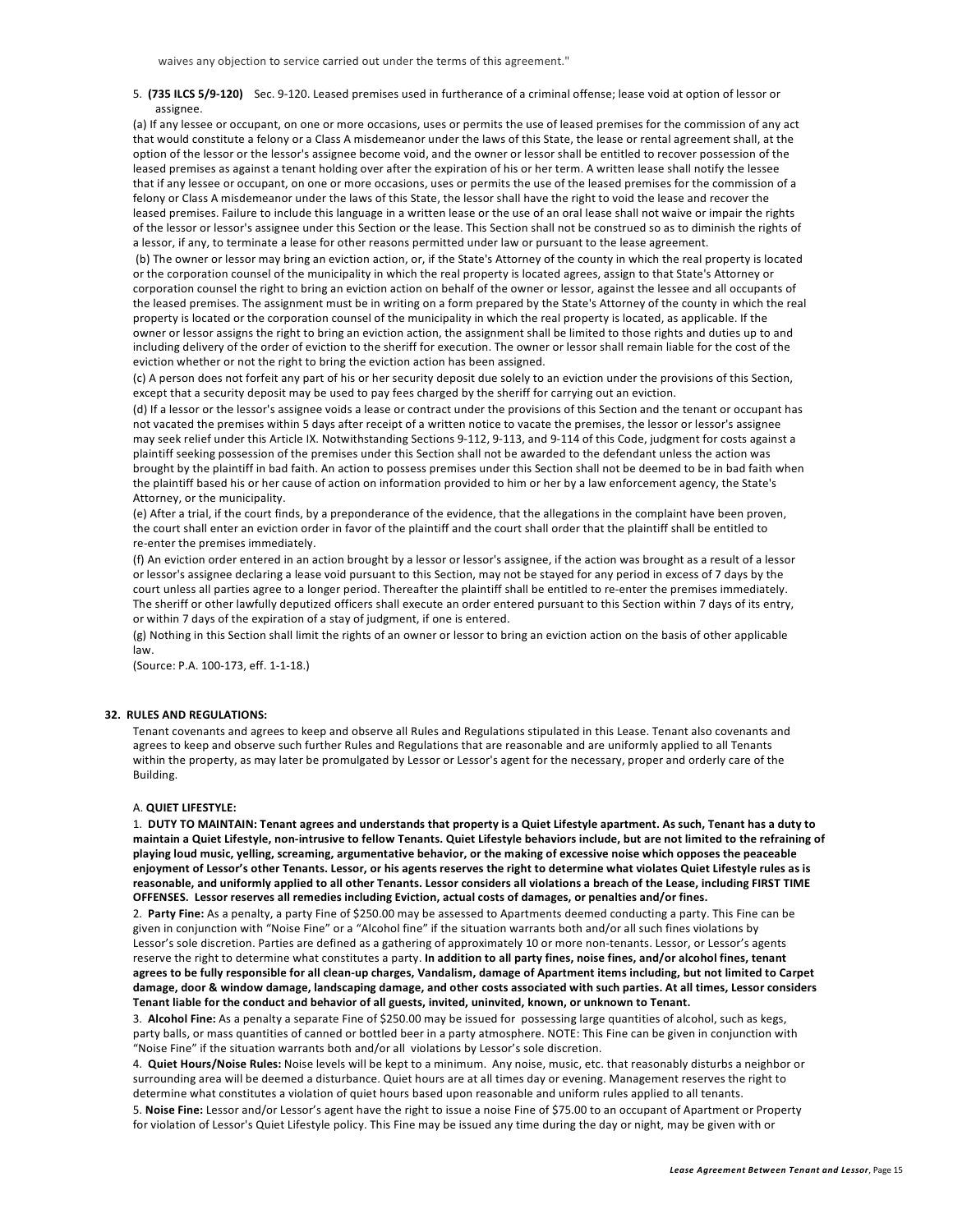without warning at Lessor's discretion, and applies to violations in Common Areas, as well as cars in parking lots with loud stereos. This Fine is payable immediately in cash.

6. **Tenant understands Lessor may evict any tenant for violation of Quiet Lifestyle rules including FIRST TIME OFFENSES.** 

7. **Duty to Reduce Nuisance & Noise: Tenant understands Lessor recommends Headphones, Ear Buds, and other such noise reducing devices for control of music especially with low bass tones which travel through to other tenants with or without common wall. Tenant understands and agrees to a duty to reduce noise applies to tenant, tenant's guests, and all occupants of unit.** 

B. **PENALTIES AND FINES** - Tenant understands and agrees to the following penalties for violation of policies and/or paragraphs of this Lease agreement:

1. **Loss of Security Deposit, Pre-paid Rent, Payment of Attorney Fees, Management Fee (\$145), Loss of Prepaid Rent, Late Fees, Labor Charges for Cleaning Charges, and/or Maintenance charges, Carpet Cleaning, and Replacement of missing or damaged items, Termination of the Balance of the Contract Term** - Any behaviors that would constitute a breach of the Lease by Tenant including, but not limited to cancellation of Lease prior to possession, Abandonment, Violation of Drug Policy, Breach of Quiet Lifestyle Rules, Non-payment of Rent as scheduled, Unauthorized Tenant, Unauthorized switching of Utilities.

2. **Penalty Fines** - Pets (\$250.00 & \$25.00/day), Delinquent Rent (Late Fees \$7/Day, Management Fee(\$145.00), Parking Rules Violation (\$30.00 per occurrence), Quiet Lifestyle (Party \$250.00, Excess Alcohol \$250.00, Noise \$75.00), Vandalism (\$100.00), Disorderly Conduct (\$100.00), Clean-up (\$35.00/man hour per occurrence)

3. **Penalties due to Legal or collection Action** - All reasonable Attorney Fees, Filing fees, Summons Fees, Document fees, collection fees, and/or a Management Fee (\$145.00).

4. **Reasonable office charges** - For additional services (See Paragraphs 16, 17, and 18)

5. **Holdover** -Pursuant to (735 ILCS 5/9-202) (from Ch. 110, par. 9-202) Sec. 9-202. Wilfully holding over. If any tenant or any person who is in or comes into possession of any lands, tenements or hereditaments, by, from or under, or by collusion with the tenant, wilfully holds over any lands, tenements or hereditaments, after the expiration of his or her term or terms, and after demand made in writing, for the possession thereof, by his or her landlord, or the person to whom the remainder or reversion of such lands, tenements or hereditaments belongs, the person so holding over, shall, for the time the landlord or rightful owner is so kept out of possession, pay to the person so kept out of possession, or his or her legal representatives, at the rate of double the yearly value of the lands, tenements or hereditaments so detained to be recovered by a civil action. (Source: P.A. 83-707.)

# 6. **All fines are the responsibility of Tenants including participating and non-participating Tenants of an apartment. All Tenants are jointly and severely liable for fines, damages, and penalties.**

7. Lessor reserves the right to assess a Fine, or Penalty, or reasonable charges for actual Damages at his sole discretion.

8. All Tenants who receive a fine and/or penalty are in Default and subject to all Default remedies.

### C. **Behavior Injurious to the Reputation of Lessor**:

Tenant agrees not to participate in any behavior, actions, or communications that would be injurious to the reputation of the Lessor including, but not limited to slander, gossip, perjury, libel, defamation of character of the Lessor*,* Lessor's agents, Lessor's employees, or staff, smear campaigns, denigration of Lessor, Lessor's agents, Lessor employees or staff. This includes publication of Letters to the Editor, advertisements, and/or publication of flyers.

### D.**Items Left Outside Apartment:**

1. No Tenant, occupant, or user shall place or leave any personal items, including but not limited to furniture, waste receptacles, supplies, footwear, umbrellas, etc. anywhere outside the apartment, in the halls, on the landscape, on staircases, landings, porches, and foyers. Lessor reserves the right, without warning, to remove and dispose of such items from described areas and bill Tenant for doing so.

2. No Tenant and/or Guests shall publicly display, hang, distribute, and/or pass out leaflets, posters, flyers, bulletins, and/or announcements on Tenants, entryways, Common Areas or other Tenant's doors. Lessor reserves the right, without warning, to remove, dispose of such items, bill Tenant for costs of doing so, and in addition Fine individuals \$100.00 for doing so.

### E. **Parking Rules:**

1. Lessor does not guarantee Tenant an available parking spot. All spots are on a first-come, first-serve basis. If no parking spots are available, Tenant will have to park off premises.

2. Stickers must be affixed to rear window with adhesive provided, not tape. Stickers not completely and absolutely affixed to window of vehicle will be towed at owner's expense. Partially affixed stickers are considered not affixed and will cause vehicle to be towed at owner's expense.

3. Vehicles with tinted windows should have stickers in the front window of the vehicle. Lessor provides no warranties for reimbursement of towing and/or storage fees for vehicles with tinted windows or windows filled with items which obstruct, restrict or partially hide the view of sticker.

4. Stickers/permits must be used ONLY on the original registered vehicle. If Tenants mix-up or misapply stickers, Lessor assumes no liability for storage and/or towing fees.

5. Lessor reserves the right to limit the number of stickers depending on the particular parking circumstances of each complex. i.e., Old Orchard, Colonial East/West are allowed one (1) sticker per Tenant.

6. Lessor will charge \$35.00 for missing, stolen or lost stickers. If Tenant transfers ownership of vehicle, Tenant must return original sticker for a no charge replacement sticker or pay \$35.00 for a replacement sticker.

7. Cars not properly displaying stickers will be towed at the vehicle owner's expense. Some complexes may purchase short-term temporary parking passes for \$7.00 each.

8. Parking is only allowed in complex where the tenant resides. Tenants who are guests in other complexes must park in visitor parking where available or off premises.

9. Cars left inoperable in parking lot (flat tires, broke down, invalid license plates, etc.) will be towed at vehicle owner's expense. Cars left unmoved in a parking spot for longer than seven (7) days may, at Lessor's sole discretion, be declared abandoned and be towed.

10. There will be **no maintenance** of vehicles permitted on the property.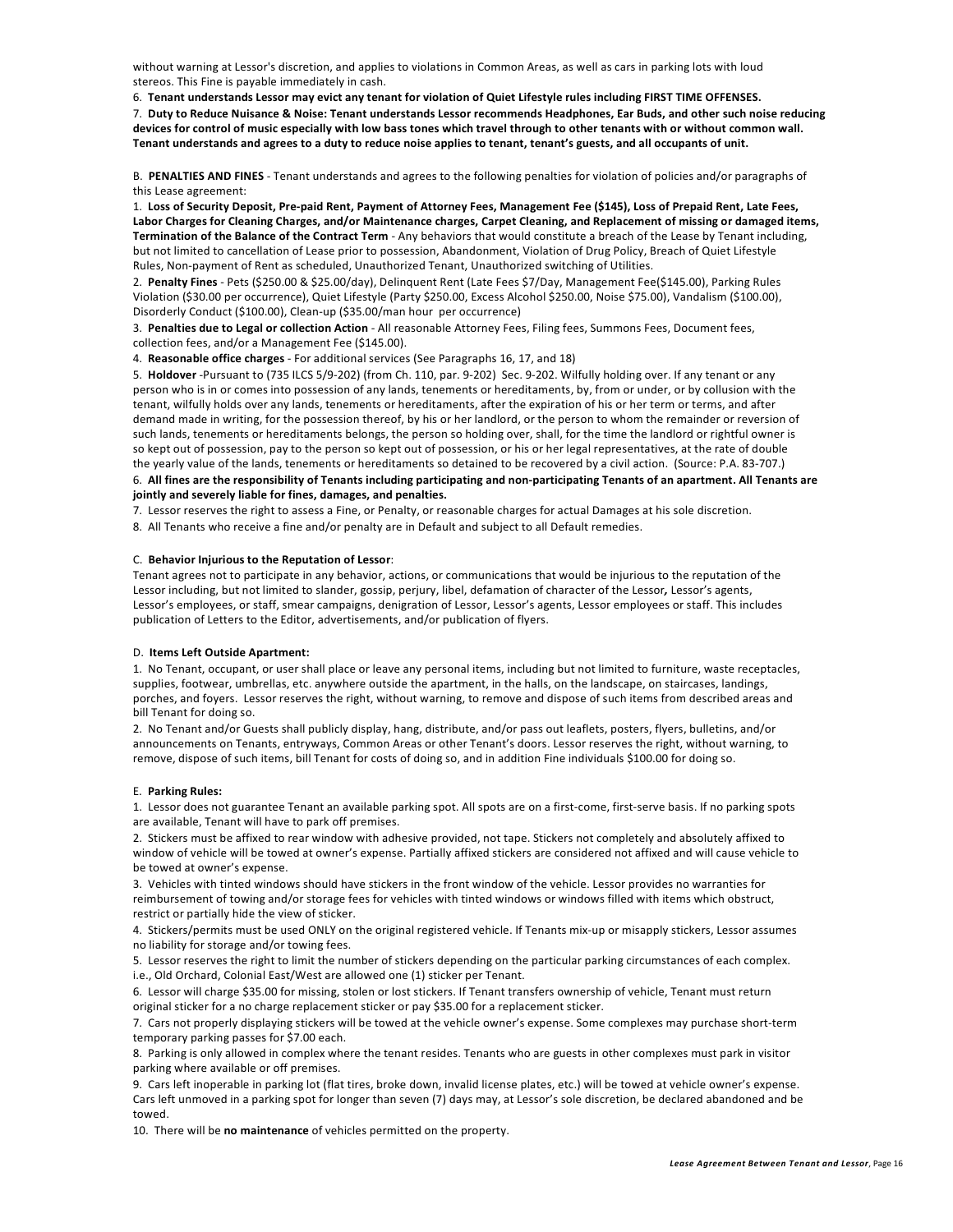11. *There is limited parking for guests.* In each complex, guests are to observe parking rules and locations. If there is no designation for Guest or Visitor Parking, none is allowed on the premises. In such cases, guests must park off premises. If Guest or Visitor parking is full, guests must park off premises. At NO time will Landlord reimburse tenant or guest for towing costs.

12. Responsibility for payment of fees is up to the owner of the vehicle if towing costs are incurred.

13. Double parking (taking up more than one stall) is strictly prohibited and violators may be towed.

14. Parking is not allowed next to any curb that is painted yellow or striped.

15. Parking is allowed in designated parking spots only. Tenants are not allowed to park in Visitor or Guest parking and may be towed at Lessor's sole discretion. Lessor assumes no liability for towing and/or storage fees for violations.

16. Lessor will not assume any liability for towing of vehicles or damages as the result of towing.

17. Excessive speeding in the parking lots may result in a \$30.00 speeding ticket.

18. Disputes, unruly or disorderly behavior with the tow truck drivers may result in suspension of parking passes.

19. Vehicles parked in non-parking areas i.e. by dumpsters, fire lanes etc, will be towed at vehicle owners expense.

20. Tickets (\$30.00) may be issued for violation of any of the above rules.

21. Two (2) or more tickets may result in the suspension of Parking Privileges or revocation of Parking Sticker.

22. Vehicles towed as the result of stolen, misplaced, improper and unauthorized duplicated stickers, and/or lost stickers are not the responsibility of lessor.

23. Lessor maintains no control over when and how often patrols are made through the parking lot.

24. Lessor and/or his agents reserves the right to report any vehicle in violation of the above rules.

25. Once a vehicle is hooked up to a tow truck, the tow company retains all right to possession, fees, storage of said vehicle. Lessor maintains no liability for damage, storage fees, or towing fees regardless for any reason.

26. All parking stickers are reissued once a year by August  $31<sup>st</sup>$ . It is the tenants responsibility to get a new sticker before its expiration date. If a vehicle is towed due to an old, out-dated sticker, Lessor will not be liable for any damages, towing costs, or storage costs.

27. Lessor is not responsible for any damages done to the vehicle while parked in the parking lot. This includes but is not limited to theft, fire, or any other cause whatsoever with respect to the car parking in the lot.

Should your vehicle require maintenance, we can issue you a temporary pass for a loaner vehicle. A temporary pass is good for seven days at a cost of \$7.00. Should you require more than seven days, another pass may be purchased.

F. **Maintaining Temperature of Apartment:** From December 1st through April 1st of each year, the heating level must be maintained at 50 degrees or more throughout Apartment whether Apartment is occupied or not. Tenant understands the reason for this clause is to ensure that damage from freezing pipes does not occur. Tenant will be liable for any Damages caused by his negligence in this regard including frozen pipes, damage to walls, damages done to nearby tenants, carpeting damage, and professional contractor (plumber's, cleaners, electricians) etc. Tenant agrees to allow the Lessor access, if necessary, to ensure that heat is maintained during winter, and will allow Lessor to alter settings to accommodate falling temperatures, excessive cold or heat and weather conditions. Tenant also agrees that Tenant must air condition if necessary to maintain a temperature not to exceed 78 degrees. Tenant understands and agrees that Tenant has the sole responsibility to maintain heat to keep pipes from freezing.

G. **Lock-Out Policy:** Tenant must have proof of identification if locked out of the apartment. *Lockout fees are payable immediately in cash*, rates as follows: \$25.00 (9 AM-5 PM), \$35.00 (5 PM-9 PM), \$50.00 (9 PM-9AM). If Locked out, Tenant may call the Answering service to summon Maintenance for Lock-out Service. If such Service is on a Weekend, 5:00 PM Friday through 7:00 AM Monday, a minimum charge of \$50.00 per occurrence regardless of the time of day. *If the Main Office is open, tenant may purchase a duplicate key, with identification for \$3.00.* In no case, shall Lessor issues keys to a non-Tenant or guests of Tenant. Tenants who damage locks, doors, fixtures, windows, screens, or Buildings trying to enter Premises and/or Apartments are fully responsible for Damages, repair, and/or replacement.

# H. **Vandalism**

1. **Duty to Report Vandalism And Vandalism Fines:** Any Damages, acts of Vandalism, etc., occurring adjacent to or surrounding your apartment with any monetary value being incurred to the property will be charged to the residents. It is the residents' responsibility to report any such occurrences to the appropriate authority, or they will be deemed to have been a party of said action. If blame can be verified for Damages, Vandalism, etc. to a particular tenant, Apartment, or guest of a tenant, a \$100.00 Fine, as a penalty, will be assessed in addition to the cost of cleanup and/or repair. This Fine does not waive Lessor's right to press criminal charges or enforcement of any other provision in this Lease.

2. **Tenant's Liability**: Because of the large number of false claims of vandalism done by Tenants or guests of tenants, any items in the Apartment, or in Common Areas of the Building or Property becoming damaged or in disrepair (including Tenant and/or their guest's damage, damage from other persons whether known or unknown by Tenant, damage from spray paint, damage from rocks, broken windows, broken doors, broken patio glass etc.), during the Tenant's Lease will be at Tenant's liability and the cost for repairing or replacing will be billed to Tenant in accordance the provisions of this Lease. Tenant understands and agrees this may include damages that they personally may not have created or participated in. Tenants may lessen that risk of that liability by reasonable methods such as neighbor watches of suspicious characters, reporting of identifying factors including descriptions, pictures, video footage, license plates, calling of the police etc.

# I. **No Pets Allowed; Pet Fines:**

1. **Pets of any kind are not allowed on the property** i.e. Dogs, cats, snakes, ferrets, rabbits, reptiles. Furthermore, items which indicate a pet is being held, kept, fed, cared for on premises are also not allowed including water bowls, pet food, dog food, or cat food, leashes, pet cages, rubbing posts, scratching posts, pet toys, chewy bones etc.

 2. Visiting pets are not acceptable. Pets who come with guests on the Premises, Common Areas, Parking Lot, Land, in vehicles, subject Tenants to Pet Fines **regardless of length of stay.** 

 3. If a pet or any item(s) listed in portion I-1 is found on the Premises, Common Areas, Building, Apartments, Parking Lots by Lessor or Lessor's agent, **Tenant agrees to pay an immediate \$250.00 Fine**, plus an additional \$25.00 per day until the removal of pet. Acceptance of this Fine does not deprive Lessor of the right to evict.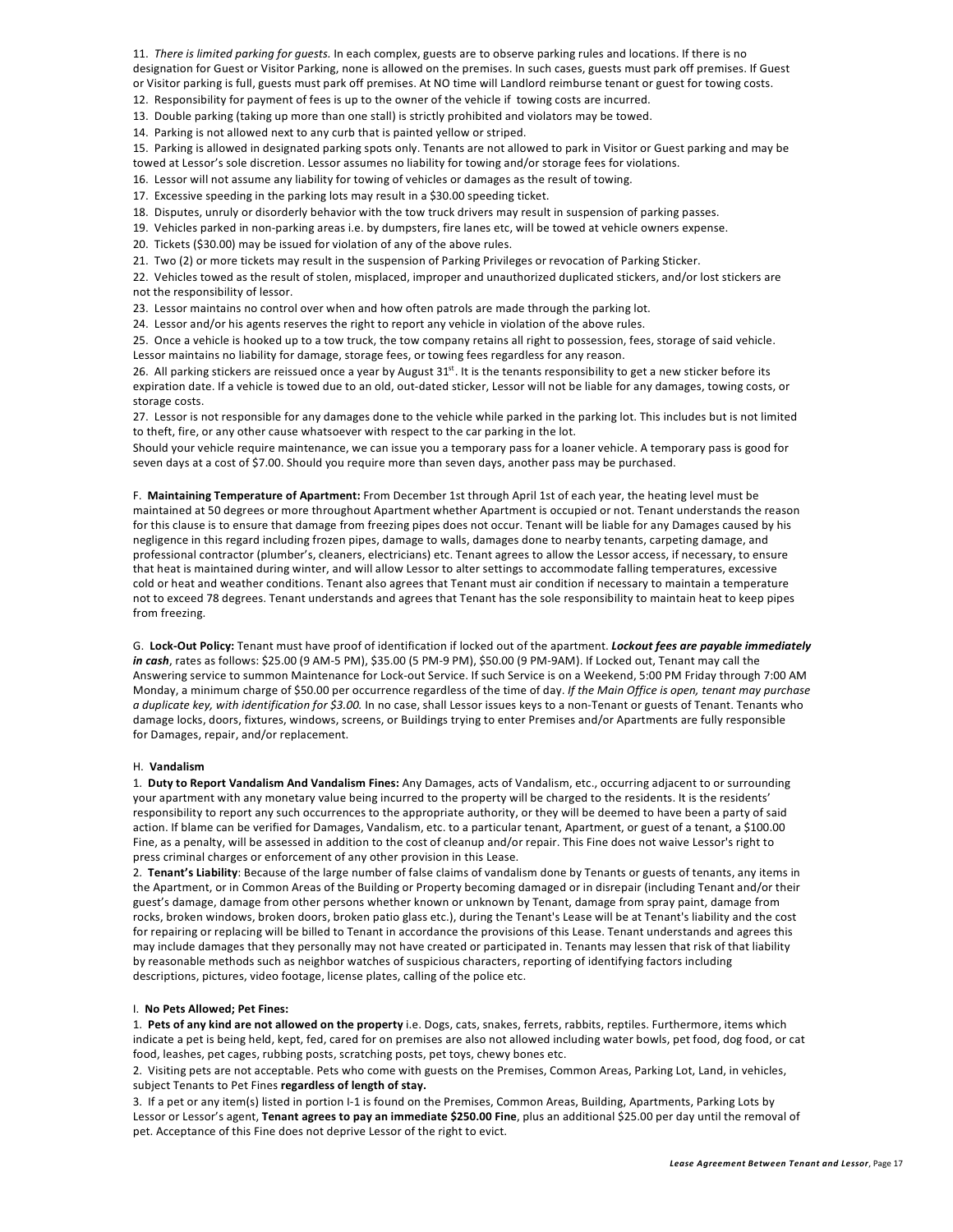4. Stray pets, ie. cats, dogs, raccoons which are fed, watered, cared for in any manner by Tenant will subject Tenant to a fine and/or cost of removal of such stray.

 5. Furthermore, any apartment issued a pet Fine is liable for the replacement costs of carpeting, pad, and any associated costs of cleanup, painting, and/or repair if it is determined the pet has done irreparable damage to any areas in the Apartment including, but not limited to damage from urine smell, defecation, spotting, marking, biting, and scratching.

6. Damage due to infestation due to animal fleas, ticks, and other insects shall be the responsibility of the Tenant.

 7. Lessor reserves the right to charge Tenant or require reimbursement for Damages or to deduct such sums from the Security Deposits, if evidence of any such pet damage exists.

 8. Lessor further reserves the right to demand an additional amount, equal to the cost of damage repair, payable immediately, to be held as a Security Deposit upon the discovery of a Pet, and/or Guest's pet. Such sums shall be held for the Term of the Lease, rider, extensions, addendums. Such additional Security shall be considered separate and distinct from the Security Deposit and be refunded 30 days after the Termination Date of the Lease.

 9. Tenant agrees in the event of Default of this No Pet Policy, to provide Access to Lessor for regular and/or periodic inspections at Lessor's sole discretion, without additional advanced notice, by Management, Security, and/or Lessor's Agent, during reasonable hours, for the life of the Lease, Lease Contract, riders, addendum, and/or extensions. Sufficient Notice to Tenant of said inspection will be met if Lessor gives reasonable notice of warning of entrance such as Give a knock on the door, and a verbal "hello" prior to entry. Three inspections without a pet found, or evidence of a pet found, will suspend said inspections and normal Access provisions will prevail.

### J. **Move-in Inspection Report:**

1. Upon move-in, Tenant will have opportunity to fill out a move-in condition report. Lessor encourages Tenant to note any items, if any, that may be damaged, missing, or in disrepair, including nail holes, scratches, dents, screens, cracked windows, dirty items, dusty items, stained items, missing door stops, damaged doors, frames, fixtures, missing or dirty vents, switches, switch plates, outlet covers, holes in screens, dirt in window or sliding door tracks, areas needing painting or with yellowed paint, carpet tears, rips, or missing thresh holds.

2. If the Apartment move-in inspection report is not signed and/or completed by Tenant, Lessor will assume that Apartment is in 100% acceptable condition, and that there are no items in the Apartment that are not in a clean and satisfactory condition.

3. **Tenant assumes all risks for any items of disrepair or missing, or damages that exist upon possession, but are not noted on Move-In condition report.** Lessor reserves the right to charge Tenant according to the provisions of Lease for Damages, missing items, and/or repairs completed by Lessor. *Any riders, additions, and/or addendums to the Move-In condition report not signed by Lessor in agreement, and/or witnessed by Lessor, or Lessor's agent will not be sufficient to satisfy claims for Damages, incomplete or missing items .*

4. Apartments accepted As Is by Tenants, Re-Letting Tenants, Sub-let Tenants, or signatories of Lease, Lease Contract, extensions, riders, and addendums, agree and assume responsibility and/or liability for Damages, missing items, and/or repairs not listed on original Tenants' Move-In condition report.

5. Lessor will provide Tenant with a copy of Move-In condition report at the time of Move-In. Lessor encourages Tenant to keep a copy of Move-In condition reports. Lost or missing Move-In condition reports are the responsibility of Tenant. If Move-In condition report is lost, stolen or missing, Lessor assumes Apartment is in 100% acceptable condition with all items in a clean and satisfactory condition.

6. Lessor has the right to remedy any item and/or condition listed on the Move-In Condition report and Tenant will grant access for such remedy by Lessor, sub-contractor, or Lessor's Agent. It is assumed any item and/or condition thus corrected and that are subsequently damaged, missing, stolen, and/or repaired are the responsibility of the Tenant according to the provisions of the Lease.

7. **Non-tenants are not allowed in the apartment during the inspection (i.e. Parents and Guests).**

# K. **Maintenance Work:**

1. Tenant understands that most non-emergency maintenance work will be performed during normal business hours of 8am-5pm, Monday through Friday; and agrees to give Lessor access during these times to perform preventative maintenance as well. 2. Lessor is under no obligation to set appointments, notify tenant of when maintenance work is to be scheduled. Lessor will perform work on a timely and reasonable basis, but has a period of 90 days to remedy all maintenance requests. Furthermore, maintenance issues outside of Lessor's control (i.e. ice damming, special order of parts) may require longer periods of time to remedy.

# 3. *Lessor will not reimburse Tenant for Lost Rent, or offer Rent discounts, credits or reductions for any maintenance issue regardless of the time necessary to repair.*

4. It is the Tenant's obligation to report damages on a timely basis which may cause additional costs and/or damages to be assessed to Tenant. Leaking toilets, sinks, fixtures, tubs, window wells which may cause damage to other adjacent, adjoining, and underlying Apartments will be the responsibility of the Tenant for failure to report such conditions.

5. Any work order may be submitted either by phone or by letter contact. A Tenant may request at any time a Work Order Number which references the specific maintenance condition to be fixed or repaired. A Tenant may use that Work Order Number to check on the status of said work by Lessor, or Lessor's Agent. Submission of a Work Order is an agreed Access to the Apartment by the Tenant to the Lessor. Tenant understands and agrees it may take a reasonable time to assess the damages, repairs, and complete the repairs.

6. After a Work Order has been submitted, a Tenant shall have the right to check on the status of the Work Order. If the Tenant feels the Work Order is not being addressed on a timely basis, the Tenant has a duty to request a Manager and/or Supervisor to address the problem. Lessor shall provide an Upper Management Agent and/or Lessor himself to handle all Maintenance disputes.

# L. **Maintenance Performed by Lessor Only:**

1. *Lessor and Lessor's agents are the only authorized parties to perform any maintenance work; and/or schedule or authorize any subcontractors access for same.* Tenant understands Lessor does not grant any permission, or authority to Tenant to schedule, or authorize repair done by any unauthorized Subcontractors and assumes full liability including, but not limited to repair,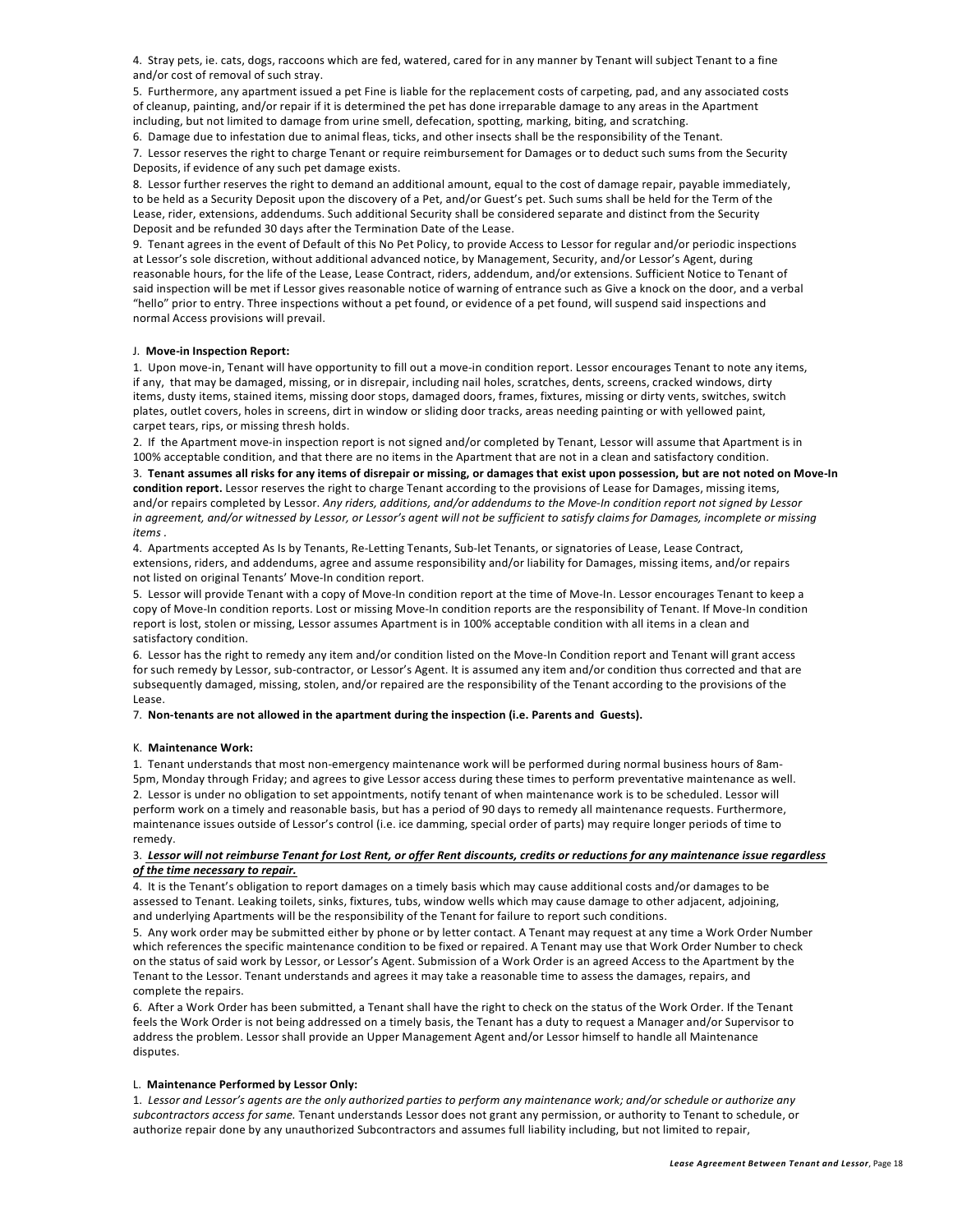replacement, duplication of work, fees, and/or charges. Lessor reserves the right to refuse payment to sub-contractor, and/or removal and replacement of the repair at Tenant's expense.

2. In the event of an emergency, where a defective condition threatens the life and safety of the Tenant, the Tenant may make the necessary repair with only authorized sub-contractors at Lessor's reasonable expense, but only after engaging in reasonably diligent attempts to notify Lessor. Such attempts should be documented. Lessor shall provide Tenant upon request a list of acceptable sub-contractors if such an emergency circumstance arises.

3. A Tenant may not repair at Lessor's expense any condition that was caused by deliberate or negligent act or omission of the Tenant, a member of his/her family, and any other Guests.

### M. **Insurance:**

1. **NEED FOR RENTER'S INSURANCE**: Tenant understands and agrees that Lessor's insurance is designed to indemnify Lessor for any damage, casualty, or fire losses by normal commercial building insurance policy policies. If tenant wishes to have personal possessions insured for repair, replacement, or indemnification, tenant has full duty and/or responsibility to purchase and maintain such Renter's insurance. *Lessor highly recommends the purchase of such policies and will not in any case indemnify tenants for losses due to fire, rain, wind, leaking pipes, water damage, ice damming, equipment failure, power or utility failure, freezing pipes, proper or improper cleaning, painting, installation of equipment or drywall repair, or any losses or casualties arising out of the normal course of business. Tenant releases Lessor from any Damages and/or claims as to such losses and claims.*

2. **Waterbeds/Insurance, Liquid-Filled Furniture**: Tenant must obtain and provide Lessor proof of insurance on any waterbed and maintain said insurance throughout the Term of the Lease. Further, no furniture filled with a liquid or semi-liquid shall be brought in or used in the Apartment unless contained in proper frame and liner. Hot tubs, pools, etc are prohibited.

3. **Auto Insurance** - Tenants who own vehicles, trailers, snowmobiles, motor-cycle or motorized equipment subject to licensing and registration is required to carry proper liability insurance as required by legal statute.

### N. **Window Coverings:**

1. Tenants must cover windows with curtains/drapes with white backing, or use vertical/horizontal blinds. Such blinds or curtains must be a neutral or earth-tone color.

2. At no time will blankets, newspapers, sheets, or the like be allowed as window coverings.

3. At no time shall neon signs, beers signs, and/or signs objectionable by Lessor be hung in windows.

### O. **Clothes Hanging:**

At no time is Tenant allowed to hang clothes to dry in or outside the Apartment, and/or inside or outside Apartment window or door.

## P. **Filing With Attorneys (Delinquent Rent, 10 Day Notices, Drug Violations, Party Violations, Default):**

1. **Management Fee:** There will be an automatic \$145.00 management fee for any cases that are prepared and/or filed with our attorney's office. This fee is to cover Lessor's additional reasonable office and wage costs for the preparation of suits, management of the legal process, and correspondent communication and meetings with Tenant.

2. **Court Costs:** Tenant understands and agrees any costs that are associated with filings including court costs, and filing fees, summons fees and other fees which might be incurred due to court processing are the responsibility of the Tenant.

3. **Loser Pays:** Lessor and Tenant understand and agree that the Loser of a suit will be responsible for all reasonable and/or actual Attorney's fees. The Loser, whether Plaintiff or Defendant, shall render to the prevailing party reasonable and/or actual fees, where applicable, the cost of bringing, or the cost of defending the suit. In any negotiated settlement, Lessor reserves the right to recover any actual reasonable Attorney's Fees, Late Fees, Management Fee and/or Costs.

4. **Attorney Origination Fee:** Tenant understands that Lessor will charge a minimum one hundred and thirty five dollar Attorney Origination Fee as a good faith estimate of the cost of Lessor's Professional Attorney costs of bringing a suit for litigation. Lessor and Tenant agree that such an estimate is not the final Attorney charge and is dependent solely on the awarding of attorney fees should if Lessor should be the prevailing party.

5. **Other Collection Costs;** Tenant understands and agrees to, at Lessor's sole discretion, Lessor will pursue all legal remedies for Default including, but not limited to collection agencies, cost of credit checks, commissions, judgments, civil suits, and/or wage garnishments. All accounts subject to a collection is subject to a \$50.00 minimum fee.

6. **Judgments:** All judgments obtained shall accrue at the highest legal allowable interest or 9% per annum until paid in full. Lessor at no time waives any rights as to collection of outstanding balances.

### Q.**Keys:**

1. **No Key Warranty: Lessor gives no warranty, express or implied, that keys issued by Lessor have never been duplicated, copied, and/or are Accounted completely. Furthermore, Lessor assumes NO liability for any unauthorized duplication of keys by previous Tenants, employees, or agents. Tenant may, at their own expense, pay for a re-coring of locks for \$65.00.** 

2. **Turning in Keys at End of Lease:** Tenants must vacate **Apartment NO LATER THAN 5 PM** on the Termination Date of Lease. Furthermore, keys should be returned to Lessor's management office by that time, and Lessor will issue a receipt for the key return. Any keys dropped off, placed in an office drop box, left in Apartment, mailed, and/or Priority delivered will be the received on the day Lessor actually receives keys. Should the Termination Date fall on a day that the management office is not open (e.g. Saturdays, Sundays, Holidays), the Tenant is responsible for either returning possession at an earlier time when the office is open or making previous arrangement, in writing, with management.

3. **Late Keys:** Lessor assumes no responsibility to remind Tenants to turn in keys on time. In the event that Tenant returns keys late, whether office was open or not open on the Termination Date, Tenant will be charged for each and every extra day according to the provisions of this Lease. **If ALL the keys** (Mailbox as well as entrance keys) are not returned on or before Termination Date, Tenant may be subject to Re-coring Charges as well as other Damages, as provided for in the Lease.

4. Lessor assumes possession when keys are returned and/or are found. At that time, Lessor is authorized to act according to all provisions of the Lease.

5. At NO time is Tenant ever authorized, granted permission, or allowed to make duplicate keys of any of keys issued by Lessor. Duplicate keys may be purchased for \$3.00 at Lessor's office.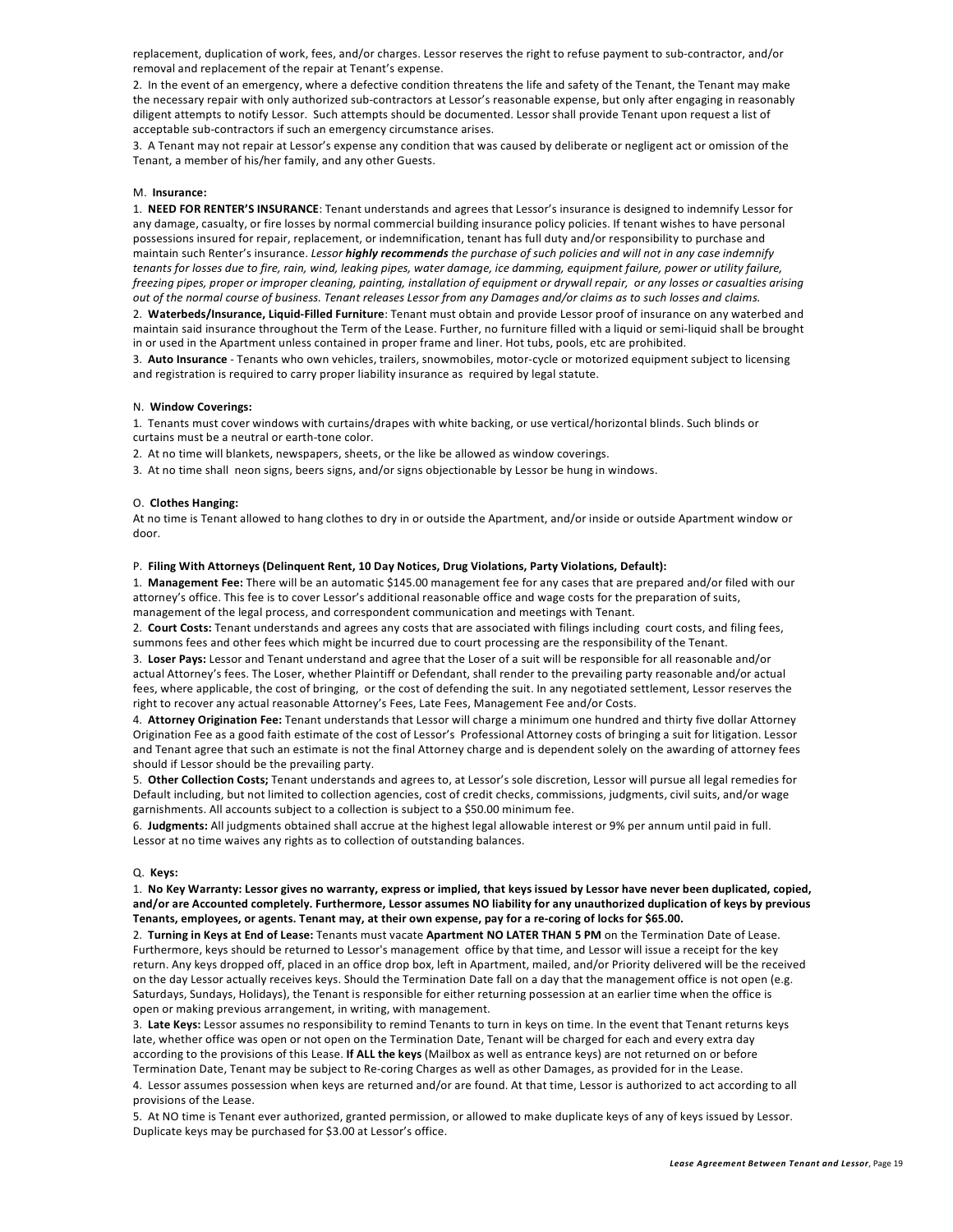6. If a Tenant releases a key to a Guest, Tenant assumes all liability for Damages, missing and/or stolen items by that Guest or to whom control of the key is transferred.

7. Tenant assumes all liability for lost, missing, or stolen keys. Lessor, at Tenant's request, will re-core Locks for \$65.00 for each occurrence.

8. If applicable 2 garage door remotes will be issued at move in. If they are not returned by 5 pm on the lease ending date a charge of \$50.00 per remote will be assessed.

# R. **Pest Control:**

1. Tenant agrees to comply with all requests made by any Pest Control technicians (for example, emptying cabinets, shelves, cleaning apartment) in order for them to do their jobs. Tenant also agrees to grant such contractors access to the Apartment.

2. Tenant agrees **to be responsible** for any and all Damages resultant from the spread of pests from their apartment and/or costs of eradication including the cost of spraying, and/or eradication of surrounding Apartments, Common Areas, Premises, Building, and/or Offices.

3. Tenant agrees and will act accordingly to prevent the infestation, spread, and incubation of insects, rodents, and other common pests including, but not limited to proper removal of garbage, leaving of open food, proper cleaning of living, kitchen and food areas. Any activities, actions, and/or lack of proper cleaning or in-actions (i.e. not cleaning) which may promote insect infestation will be considered a Default.

4. Pests include all forms of insects, such as box elder bugs, beetles, fleas, flies, honeybees, wasps, plus any reptiles and/or snakes, and rodent infestations or wild animals.

5. **At no time does Lessor warrant Tenant will live pest-free** from insect or rodent infestations. Tenant understands some pests may require re-treatment after the initial treatment and gives Lessor reasonable Access for such re-treatment.

6. Tenant agrees to hold Lessor harmless for any damages beyond Lessor's control due to Pest Damages including spoiling of food, nuisances, and mass infestation.

# 7. **TO PREVENT THE SPREAD AND INFESTATION OF BED BUGS NEVER PURCHASE A USED OR OLD MATTRESS FROM ANYONE OR ANYWHERE. NEVER PULL A MATTRESS OR ANY OTHER TYPE OF FURNITURE FROM A GARBAGE RECEPTACLE.**

### S. **Guest Policy:**

1. Should a person be found to reside in the Apartment for more than 10 days within a one year period and that person is not on this Lease contract, Lessor has the right to evict all Tenants, whether on the Lease or not.

2. All Guests of Tenants are subject to the same rules and regulations of the Lease executed by the Tenant and Lessor.

3. Lessor reserves the right to issue trespassing Notices and ban persons from the property regardless if they are with a tenant

or not. Unauthorized Tenants may be removed from the property without Forcible Entry litigation.

4. Guest names on Mailbox (Names other than authorized Tenants) are not permitted.

5. Lessor assumes no liability for towing of Guest's vehicles regardless, for any reason.

### T. **Bicycles:**

Bicycles must be locked onto a bike rack or stored in Apartment while not in use. Lessor may cut locks and/or remove bicycles that are improperly stored on the Property and may hold them in storage for \$5.00/day and/or may dispose of the bicycle. Any bike left unattended outside the Apartment, (included in or about bike racks) for 30 days, may be subject to removal with or without notice.

# U. **Garbage/Use of Dumpsters:**

Tenant must use dumpsters and waste receptacles appropriately. All garbage must be placed inside of receptacles. Tenant's failure to use dumpsters reasonably, and properly, may result in a charge for clean-up at the standard hourly rate as defined in paragraph 19 (Charges). Lessor reserves the right as a penalty to Fine Tenant \$35.00 per man hour per occurrence.

### V. **Laundry Facilities:**

Tenant must use laundry facilities appropriately and as intended. The use of coin-operated equipment is at Tenant's own liability and Lessor will make no provisions for the refund of lost money in the machines. Any items damaged by Laundry machines shall be the sole responsibility of the user.

# W. **Signs/Displays In and Around Apartment:**

 No sign, signal, illumination, advertisement, Notice or any other lettering, or equipment shall be exhibited, inscribed, painted, affixed or exposed on or at any window or on any part of the outside or inside of Apartment or Building without the prior written consent of Lessor.

# X. **Grills/Cooking Outside:**

There shall be no cooking or baking done in or about the Apartment except in the kitchen. Cooking on a barbeque or other similar equipment on a porch, terrace, or balcony is expressly forbidden. All grilling must be done at least 10 feet from any Apartment or Building and all smoke, if any, must not carry towards any tenant's Apartment or the Building. All grills must be stored at least 10 feet away from the building at all times. Permission to do otherwise must be in writing from Lessor.

### Y. **Cable Television/Satellite:**

1. In the event that cable television service or Satellite Reception is provided in the Building or Apartment, Tenant understands and agrees that (a) Lessor cannot and shall not be liable to Tenant for any damage suffered by or to the person or property of Tenant due to improper or inadequate cable television installation reception, (b) Lessor shall have no obligation or responsibility to collect any fee on behalf of any provider of cable television service, and (c) Tenant shall provide access to the Apartment at all reasonable hours to allow the installation, repair or maintenance of the cable television equipment in the Building or the Apartment.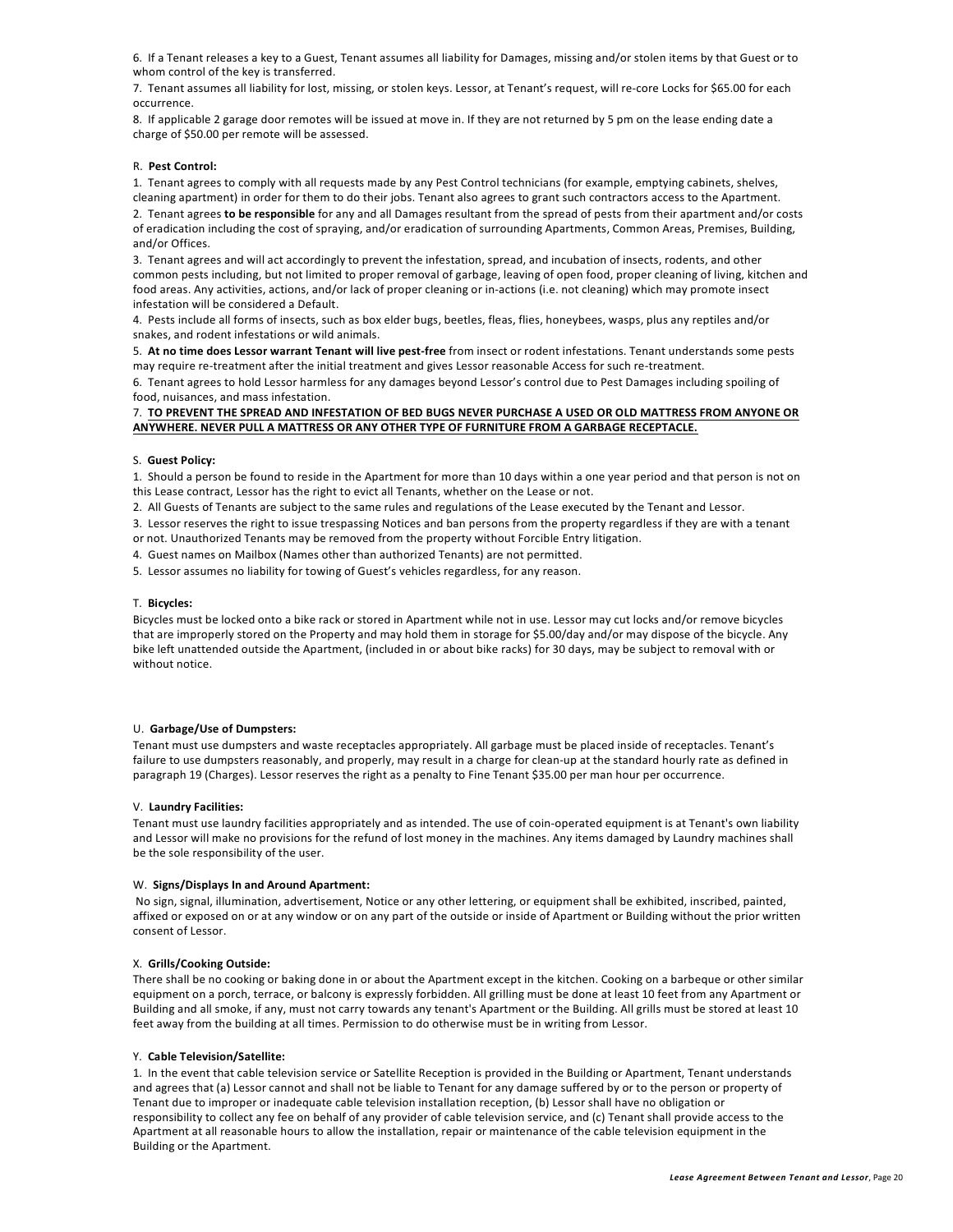2. Lessor reserves the right to contract with one Satellite installer per Building. Lessor does not warrant all available Satellite services will be made available to Tenant.

3. At no time shall Tenant have the authority to attach, install, or connect a satellite to a building without the express written consent of Lessor or Lessor's agent.

4. All satellites connected to a building shall remain the property of Lessor after Termination Date.

### Z. **Emitting Odors:**

1. No painting, gas-powered equipment or machinery, or any other odor-emitting device or aerosol may be used inside of the Apartment or Building.

2. All cooking odors are to be kept inside Apartment. Tenants who produce exotic or distasteful odors based on Lessor's sole discretion in Common Areas may be fined \$25.00 for each occurrence or found in Default of Lease at Lessors sole discretion.

# AA. **Toilet Sanitizers:**

Tenant may not place in toilet any material which changes water color, such as a urinal or toilet block. Tenant will be fined \$25.00 for each occurrence.

# BB. **Rocks/Displacement of Landscaping**:

Tenant may not remove, displace, throw, or kick any rocks or other items that are utilized by Lessor for purposes of landscape. Tenant is solely responsible for behavior of Tenant's children, and/or of Tenant's guests. Lessor may issue a Fine of \$35.00 as well as charging Tenant for the reimbursement to Lessor for the costs of replacing such landscaping items.

### CC. **Trees Not Allowed in Apartment:**

Tenant agrees and covenants to have no live trees or live trees that have been cut (e.g. Christmas trees) on Premise, in Apartment, Common Areas, and/or Land, due to the risks of fire hazard. This provision would not preclude Tenant from putting up artificial Christmas trees. Tenant assumes all risks for holiday decorations, lights, and/or Damages that result from such.

### DD. **Disorderly Conduct:**

1. Tenant authorizes Lessor the option of fining Tenant \$100.00 per occurrence for disorderly conduct i.e., Drunken behavior, rude and obnoxious treatment of staff or other tenants, and/or vulgar and obscene gestures or language.

2. Furthermore, Lessor reserves the right to issue No Trespass Notices for office areas for Tenants who engage in disorderly conduct. Such a Fine would not preclude Lessor for any other remedies available according to the provisions of the Lease. 3. Tenants who are barred of office areas may mail rental amounts or correspondence to Mason Properties, 120 N. Annie Glidden Rd, DeKalb, IL 60115.

# EE. **Walk - Through Inspections**

Walk Through Inspections before the Termination Date will be permitted under the following conditions:

1. At reasonable times, prior to Lease Termination Date, Lessor requires 24 hours advance notice of Inspection. It must be mutually agreed, in writing.

2. At no time will a Walk-Through Inspection prohibit Lessor from charging Tenant for undiscovered items up to 30 days beyond Termination Date of Lease.

3. Lessor is under no obligation to determine the final disposition of Security Deposit refund amounts prior to physical work being completed.

4. Tenant must have Apartment in a condition to be ready to turn over possession including, but not limited to removal of all clothing, furniture, and/or personal possessions.

5. Lessor may point out items to Tenant that would need additional cleaning, but is under no obligation to negate any charges regarding such items if cleaned unsatisfactorily.

6. Tenants or Lessor who miss a scheduled inspection without good cause, said party shall be liable to the other party Fifty (\$50.00) and 00/100 Dollars as an attendance fee.

7. Non-Tenants are not allowed in the Apartment during the Walk-Through (i.e. Parents and guests.)

8. Lessor shall provide to Tenant, upon request, a guide to determine approximate dispositions of Security Deposits at the Walk-Through. *Tenant understands and agrees at no time does Lessor warrant this to be comprehensive and/or complete Disposition of a Security Deposit,* since the work by the contractors have not been done, and credits as well as charges have not been fully assessed by Lessor.

9. Lessor shall provide to Tenant following the Walk-Through the Security Deposit Package 30 Days after Possession is turned over to Lessor. Furthermore, Lessor shall supply to Tenant all completed and final inspections including maintenance, painting, and/or cleaning, billings, and invoices. Tenant and Lessor agrees if Tenant doesn't take the time for the Walk-through, the final inspections will be deemed satisfactory to the Tenant.

10. Only if a walk-through has been given to a Tenant, will Lessor offer an additional opportunity to contact Security Deposit Coordinator by fax*, (815) 756-1679* or by letter, *(120 N. Annie Glidden Rd, DeKalb, IL 60115)* or by email *(Security*

*Deposits@masonproperties.com*) to get the estimated times regarding the outcomes of the final cleaning, and painting inspections, prior to the 30 days. Tenant may use these inspections with estimated times, along with the guide to Security Deposits to proximate Security Deposit Dispositions. Regardless, Lessor shall provide the detail of these inspections as normal with the Security Deposit Disposition Package. **Tenant understands and agrees, due to the seasonal volume of work, at no time, will the Lessor accept phone calls regarding the outcome of these inspections.**

11. Tenant further understands and agrees, at no time, does Lessor warrant the ability, after Possession has been returned to the Lessor, to stop the repairing, replacing, and/or restoration of any Apartment to a rentable condition. Furthermore, due to the limited time frame to turn over the Apartment, Lessor will not schedule additional inspections with Tenants, Tenants' guests, Tenant's Parents, make special appointments with contractors, and/or attempt to delay work on any Apartment after Possession has been turned over. Tenant and Lessor agree if Tenant is overly concerned about the outcome of such inspections, Tenant may employ a professional, skilled tradesmen to estimate time to repair, replace, or restore Apartment to a rentable condition prior to the Termination Date.